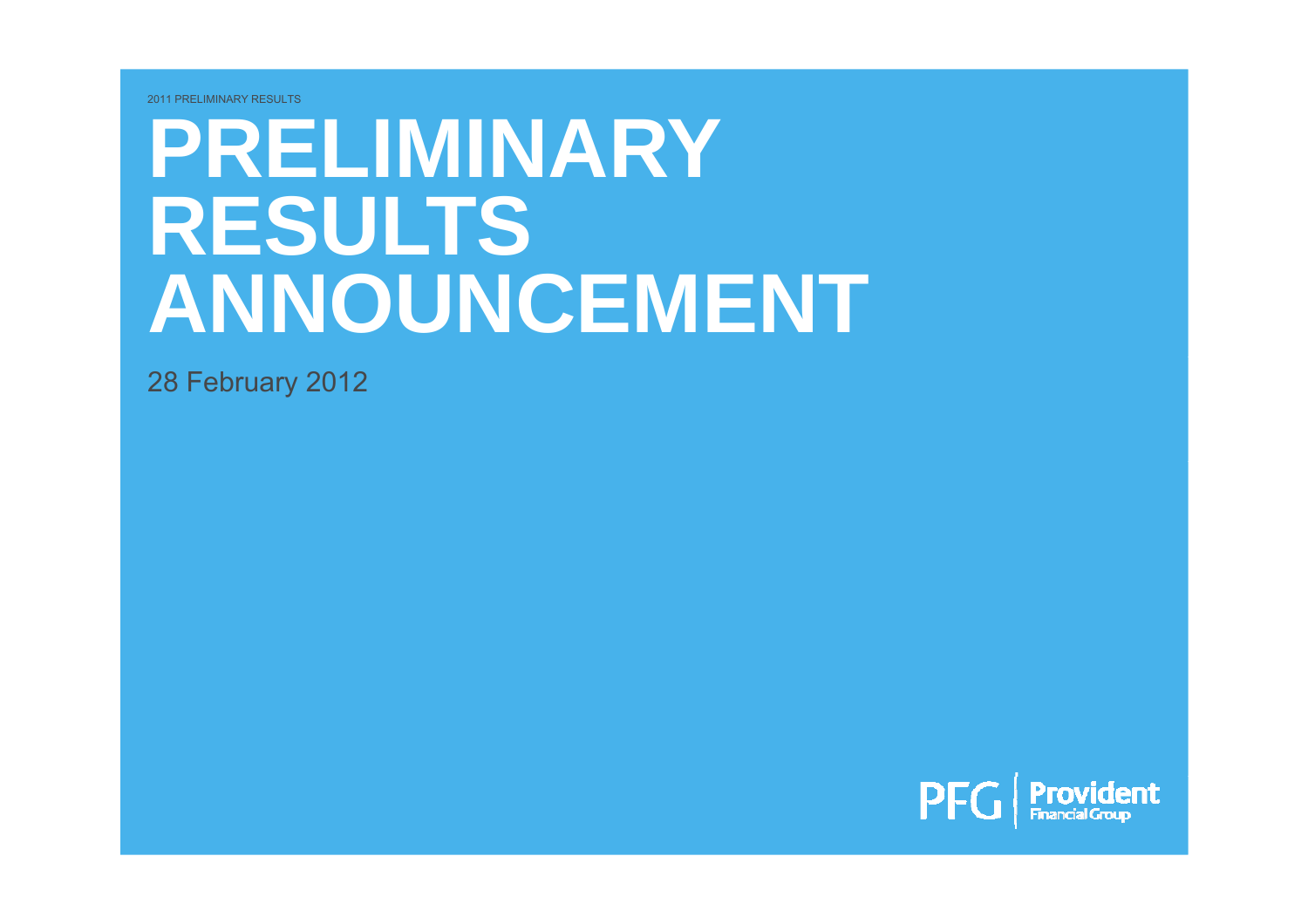# **TODAY S' PRESENTATION**

- Highlights and business overview Peter Crook
- Financial review
- Consumer Credit Division **Chris Gillespie**
- Regulation and outlook **Peter Crook**
- Questions

Andrew Fisher

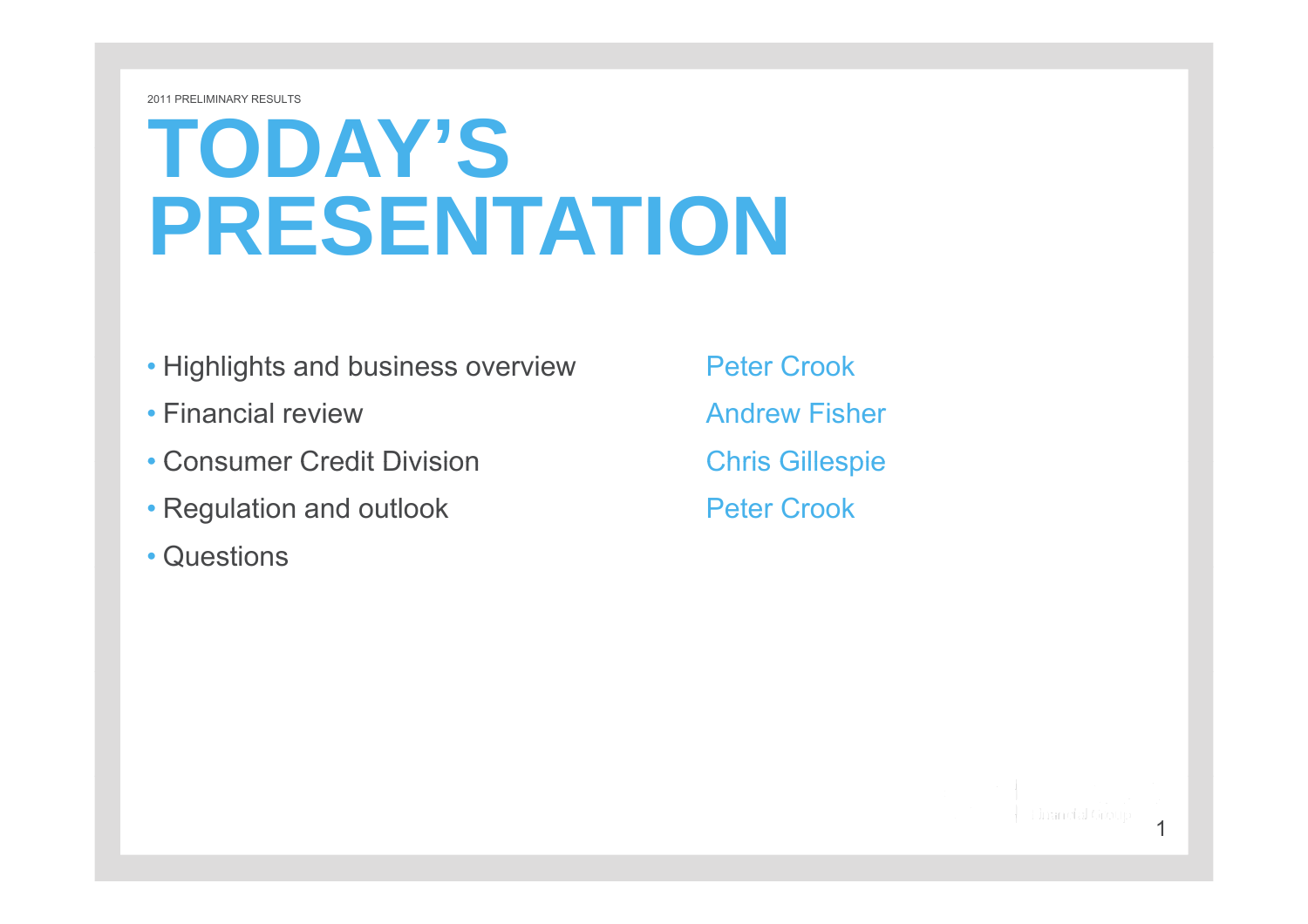# **HIGHLIGHTS AND BUSINESS OVERVIEW**

Peter Crook – Chief Executive

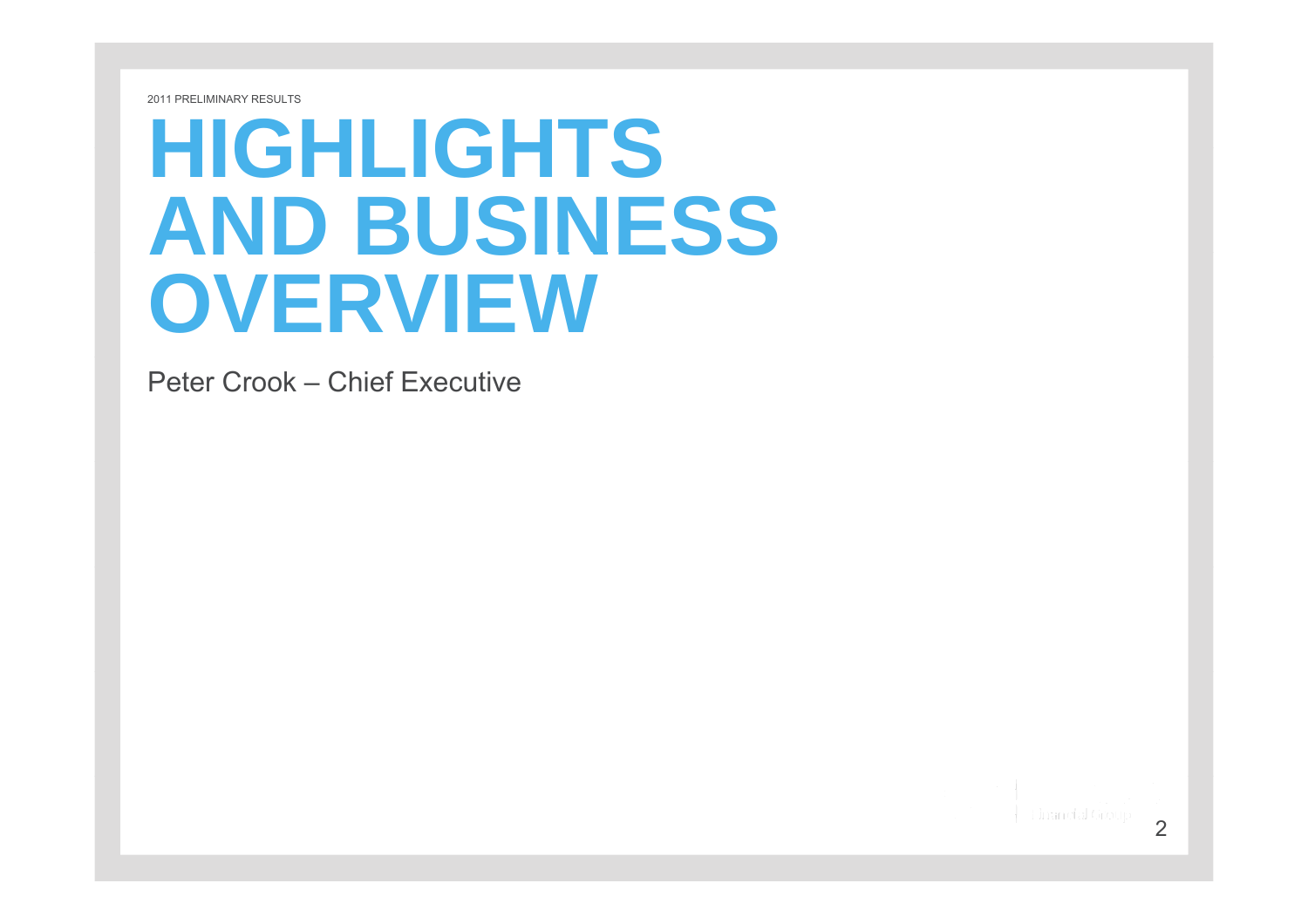#### **Highlights**

#### **CONTINUED GOOD PROGRESS**

- Profit before tax up 12.2% to £162.1m and EPS up 14.0% to 89.6p
- Total dividend per share up 8.7% to 69.0p, 1.30 times covered and supported by strong capital generation
- Cautious approach to extending credit has continued to yield favourable impairment trends in both businesses
- Strong growth at Vanquis Bank backed by continued investment in customer acquisition programme
- Renewal of core bank facilities and retail deposits programme provide funding into 2015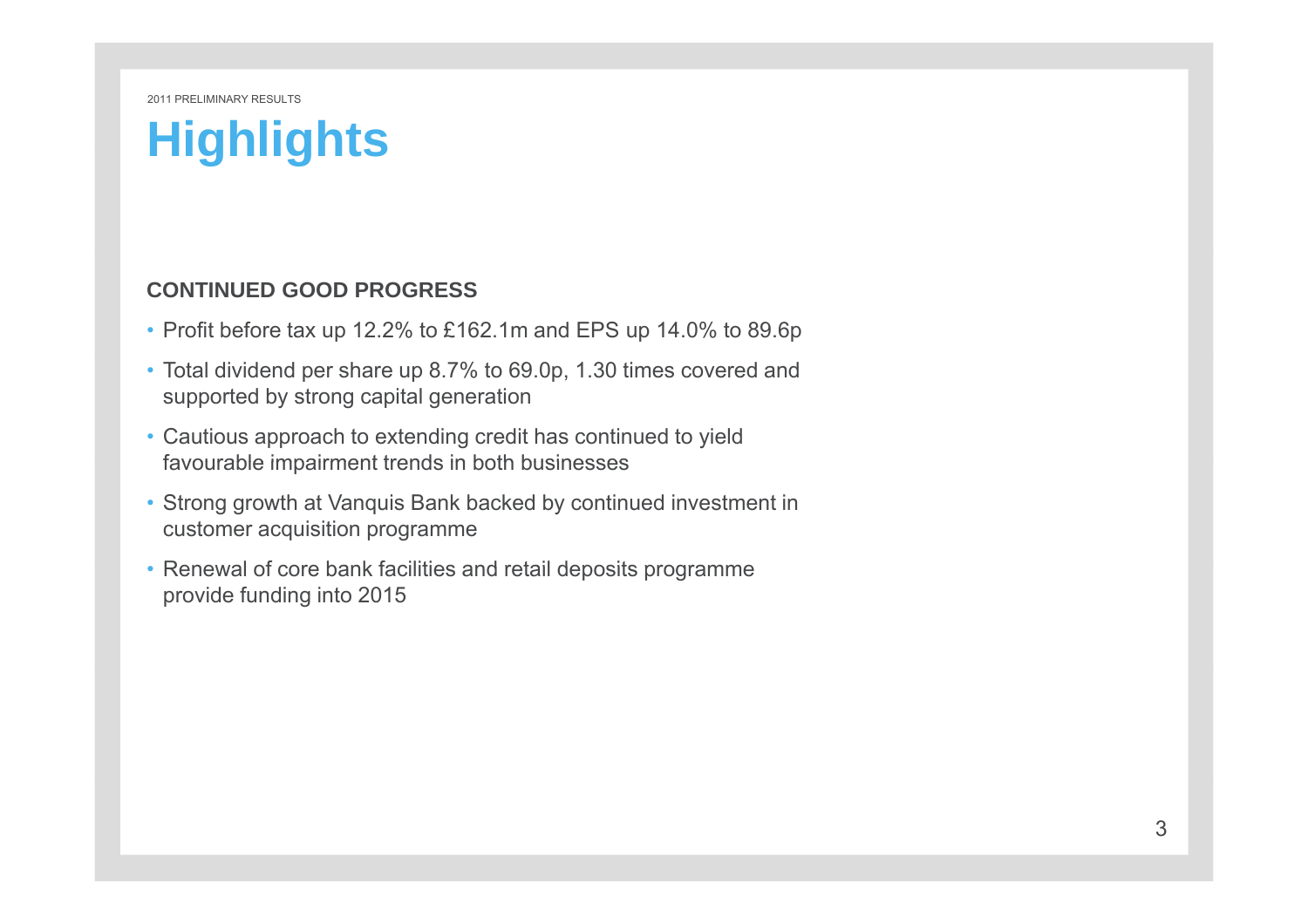## **Market conditions and business positioning – Home Credit**

#### **MARKET CONDITIONS**

- Competitive landscape unchanged
- Household disposable incomes under pressure from food, fuel and utility price increases
- Relatively cautious agent and customer behaviour is moderating the demand for credit
- Increase in unemployment less relevant to Home Credit customer base as bias is towards more casual, temporary and part-time more casual, temporary and part-time<br>employment employment

#### **BUSINESS POSITIONING**

- Tighter credit standards applied to underwriting new customers and re-serving existing • Household disposable incomes under pressure customers has improved credit quality and moderated growth
	- Changes to agents' commission scheme has reinforced collections performance and focus on serving good-quality existing customers
	- Business continues to seek opportunities for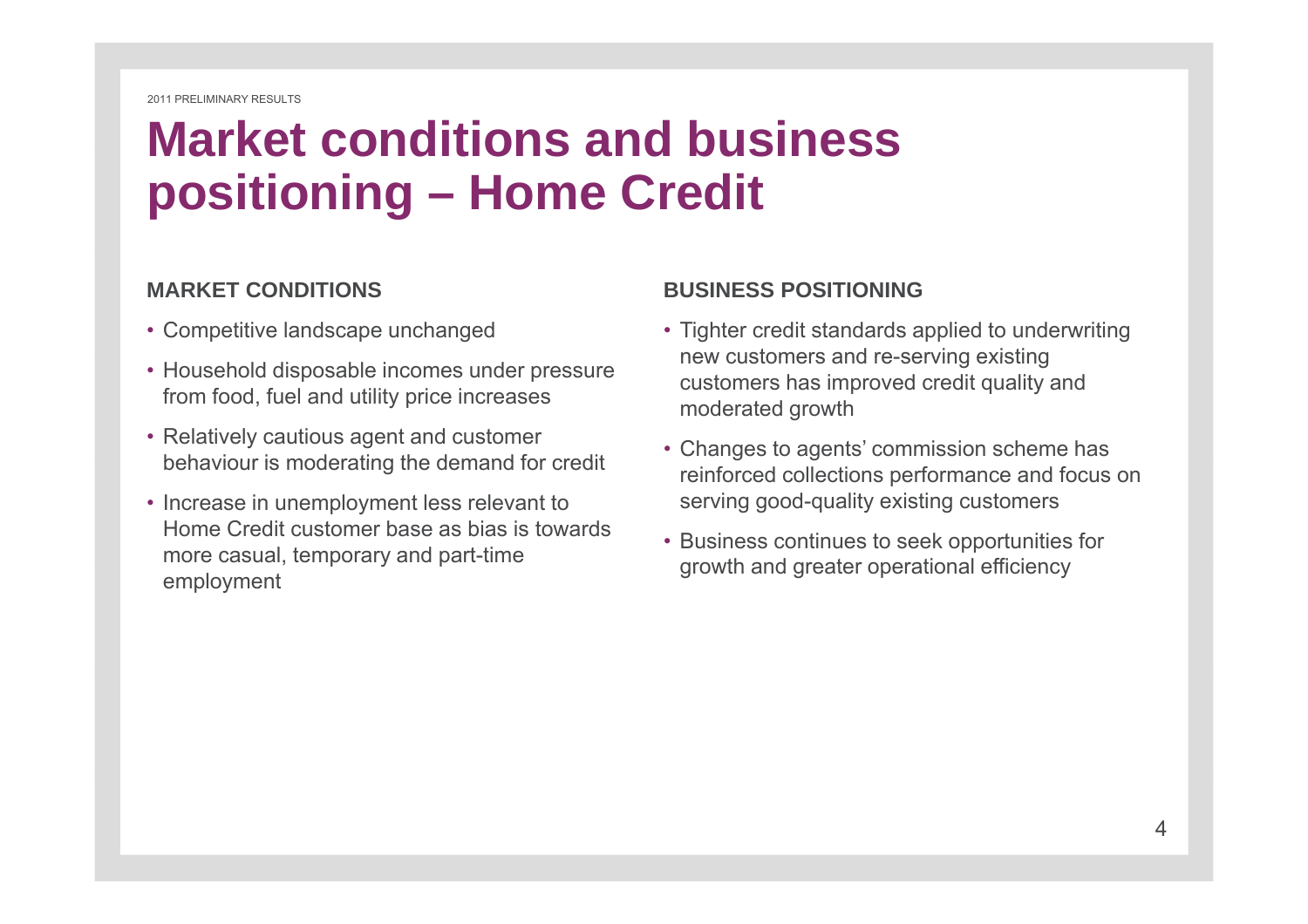## **Market conditions and business positioning – Vanquis Bank**

#### **MARKET CONDITIONS**

- Vanquis Bank remains the most active participant in the underserved non standard credit card market
- Strong flow of applications from both direct mail and internet channels
- No discernable impact to date from rising UK unemployment

#### **BUSINESS POSITIONING**

- No change to tight underwriting and credit line non-standard increase criteria which is supporting record low is delinquency and above target returns
	- Higher growth driven by more intensive customer acquisition programme since mid-2010
	- Credit standards will remain unchanged in a weakening employment market
	- 2012 business plan assumes unemployment will rise to 3 million with some moderation in margins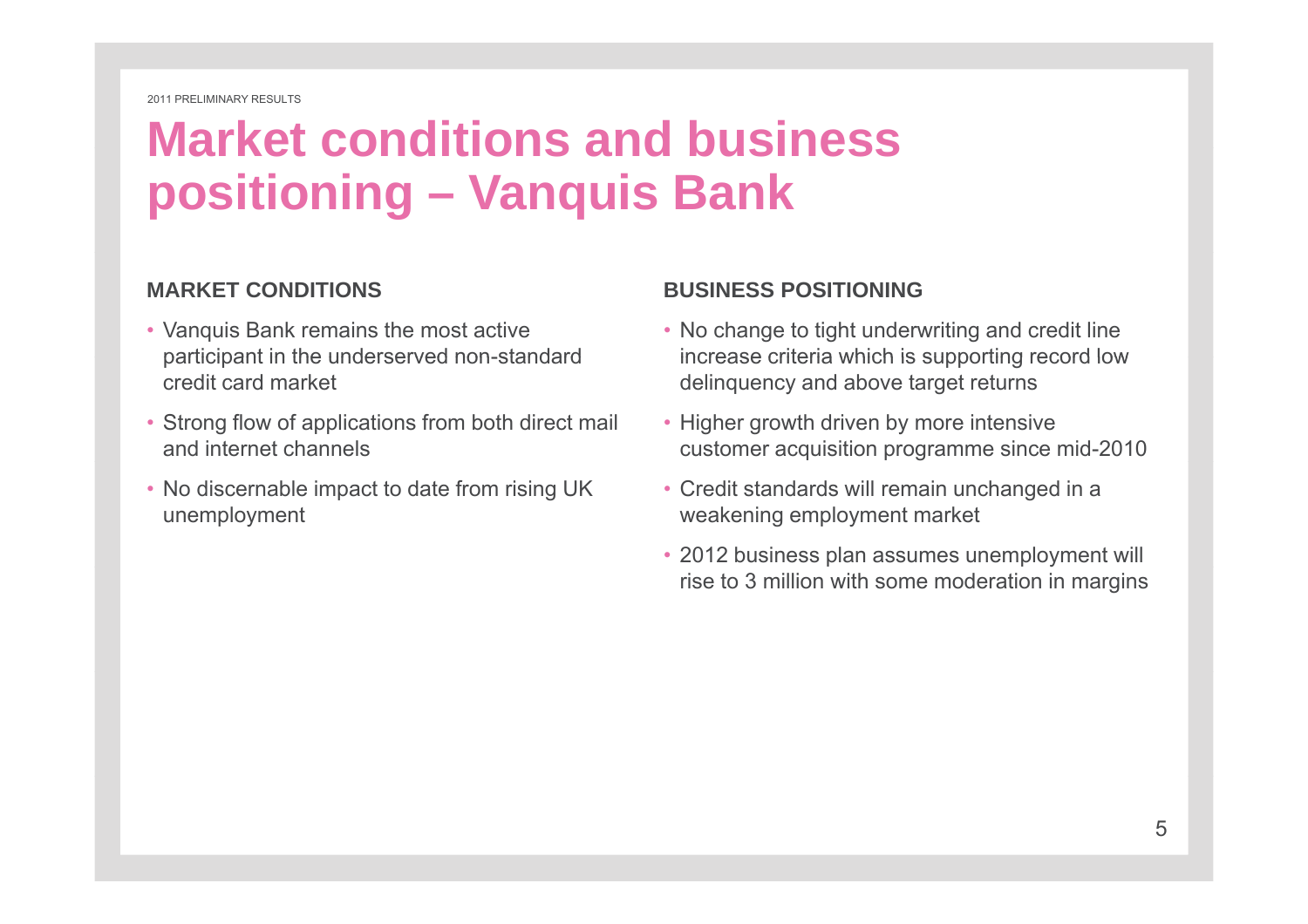# **FINANCIAL REVIEW**

Andrew Fisher – Finance Director

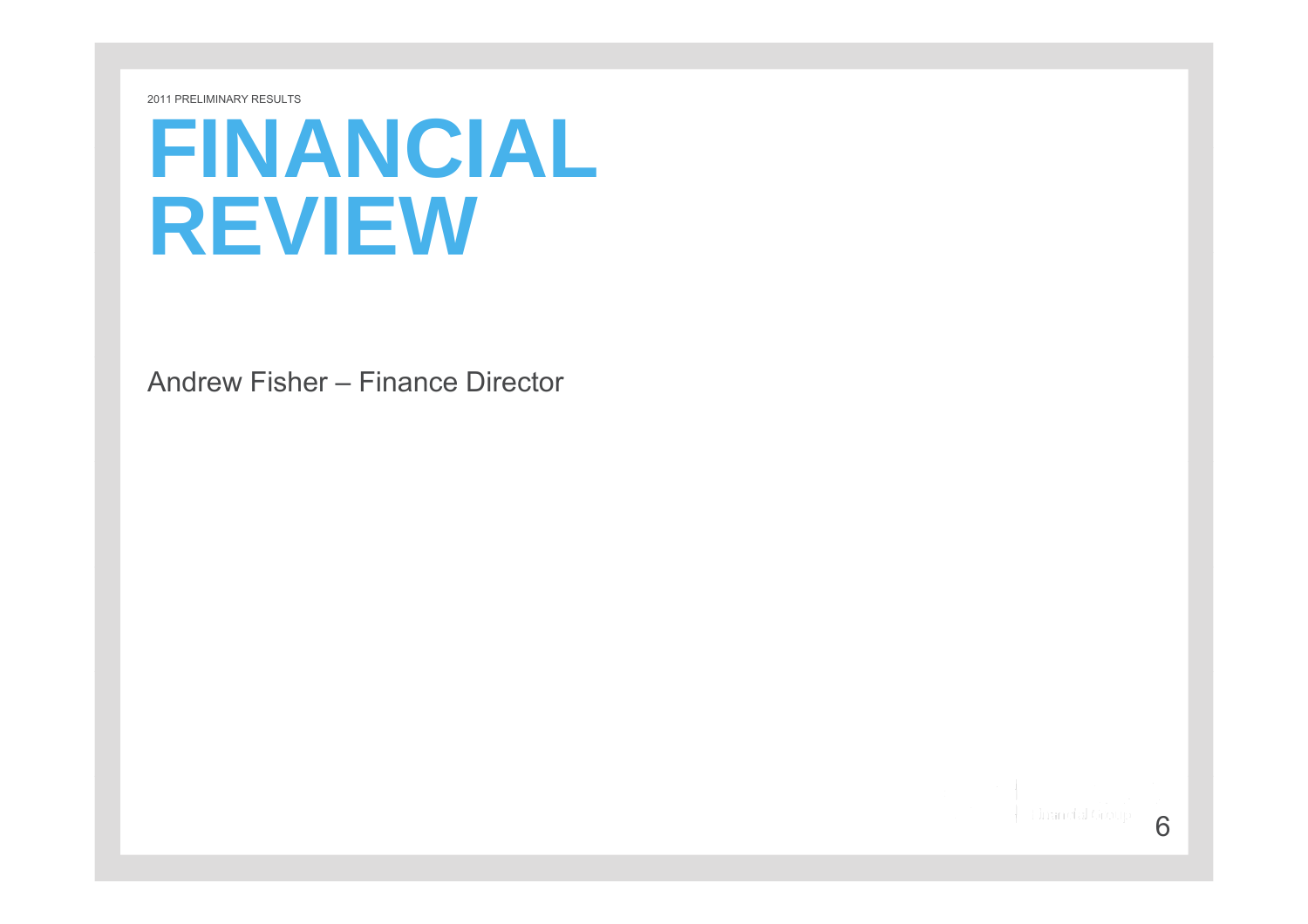## **Group – Profit before tax**

| Year ended 31 December          | 2011              | *2010   | Change   |
|---------------------------------|-------------------|---------|----------|
|                                 | £m                | £m      | £m       |
| CCD:                            |                   |         |          |
| Home Credit                     | 127.5             | **129.1 | (1.6)    |
| <b>Real Personal Finance</b>    | $\qquad \qquad =$ | (1.8)   | 1.8      |
| <b>Total CCD</b>                | 127.5             | 127.3   | 0.2      |
|                                 |                   |         |          |
| Vanquis Bank                    | 44.2              | 26.7    | 17.5     |
|                                 |                   |         |          |
| Central:                        |                   |         |          |
| - costs                         | (10.2)            | (8.1)   | (2.1)    |
| - interest receivable/(payable) | 0.6               | (1.4)   | 2.0      |
| Total central                   | (9.6)             | (9.5)   | (0.1)    |
|                                 |                   |         |          |
| Profit before tax               | 162.1             | 144.5   | 17.6     |
|                                 |                   |         |          |
| Earnings per share              | 89.6p             | 78.6p   | $+14.0%$ |

\*2010 stated prior to an exceptional cost of £2.5m

\*\* Home Credit's 2010 financial year included a 53<sup>rd</sup> trading week which contributed approximately £2m to reported profit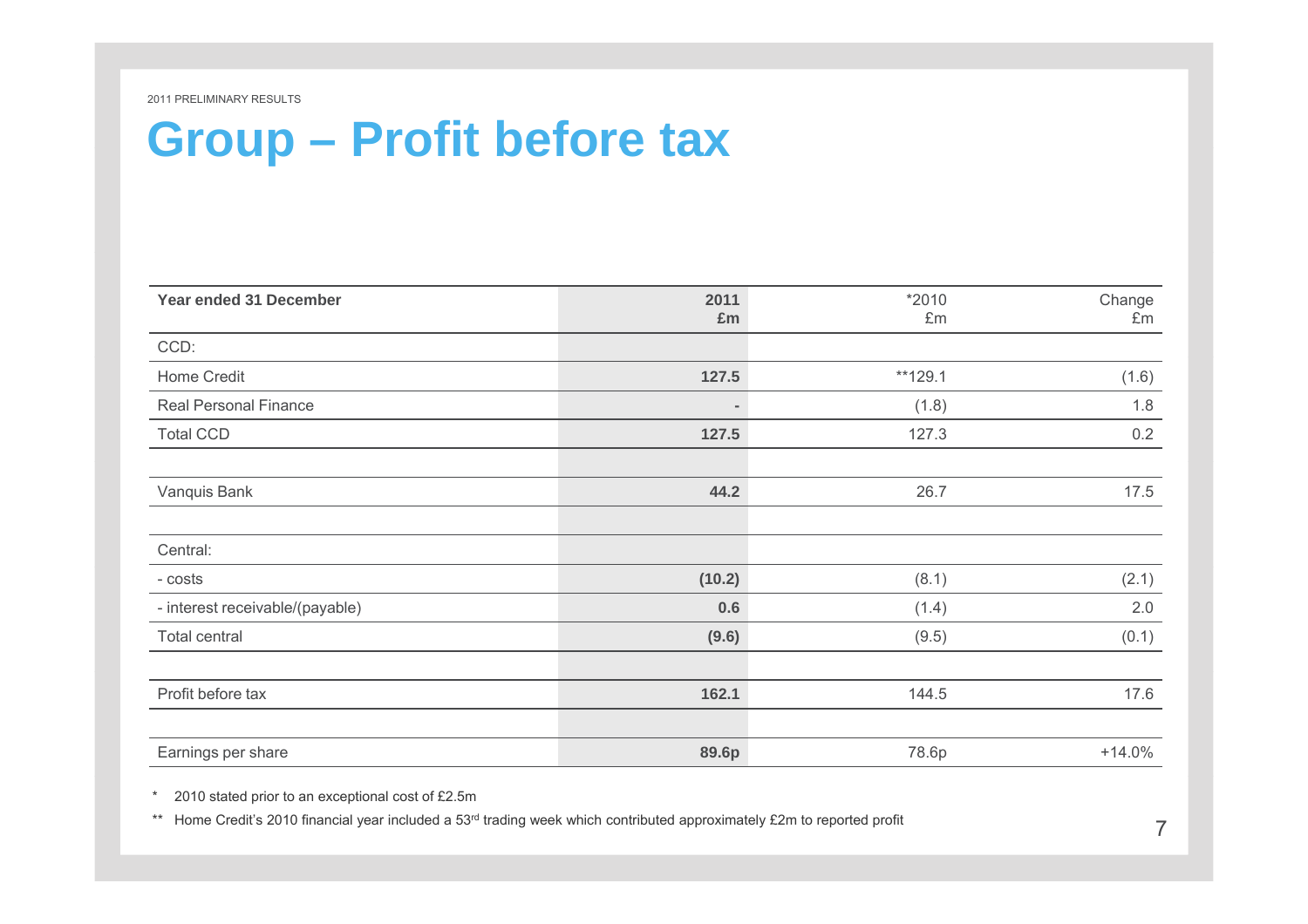#### **Home Credit Credit– Income statement**

| <b>Year ended 31 December</b> | 2011<br>$(52$ weeks)<br>£m | 2010<br>(53 weeks)<br>£m | Change<br>$\%$ |
|-------------------------------|----------------------------|--------------------------|----------------|
| Customer numbers ('000)       | 1,825                      | 1,861                    | $(1.9\%)$      |
| Year-end receivables          | 876.7                      | 867.2                    | 1.1%           |
| Average receivables           | 783.4                      | 753.6                    | 4.0%           |
|                               |                            |                          |                |
| Revenue                       | 697.1                      | 701.1                    | $(0.6\%)$      |
| Impairment                    | (223.8)                    | (230.6)                  | 2.9%           |
| Revenue less impairment       | 473.3                      | 470.5                    | 0.6%           |
| Revenue yield*                | 89.0%                      | 93.0%                    |                |
| Impairment % revenue**        | 32.1%                      | 32.9%                    |                |
| Costs                         | (298.8)                    | (292.3)                  | $(2.2\%)$      |
| Interest                      | (47.0)                     | (49.1)                   | 4.3%           |
| Profit before tax             | 127.5                      | 129.1                    | $(1.2\%)$      |

\* Revenue as a percentage of average receivables for the year ended 31 December

\*\* Impairment as a percentage of revenue for the year ended 31 December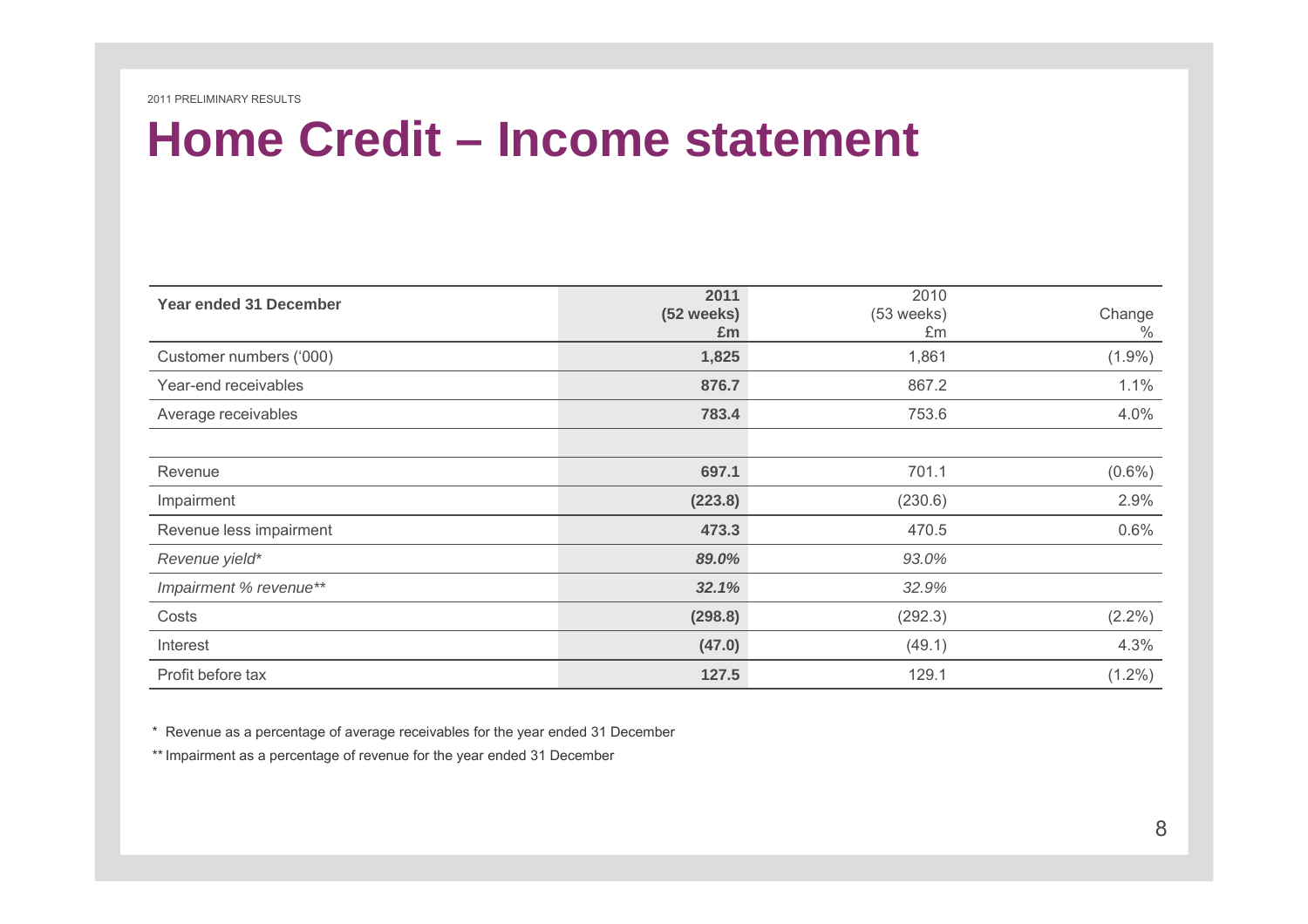#### **Home Credit Credit– Revenue yield**



Annualised revenue as a % of average receivables

- Revenue yield moderated during first half of 2011 reflecting business plan to focus on tend to be served with slightly longer term products
- Yield not expected to change significantly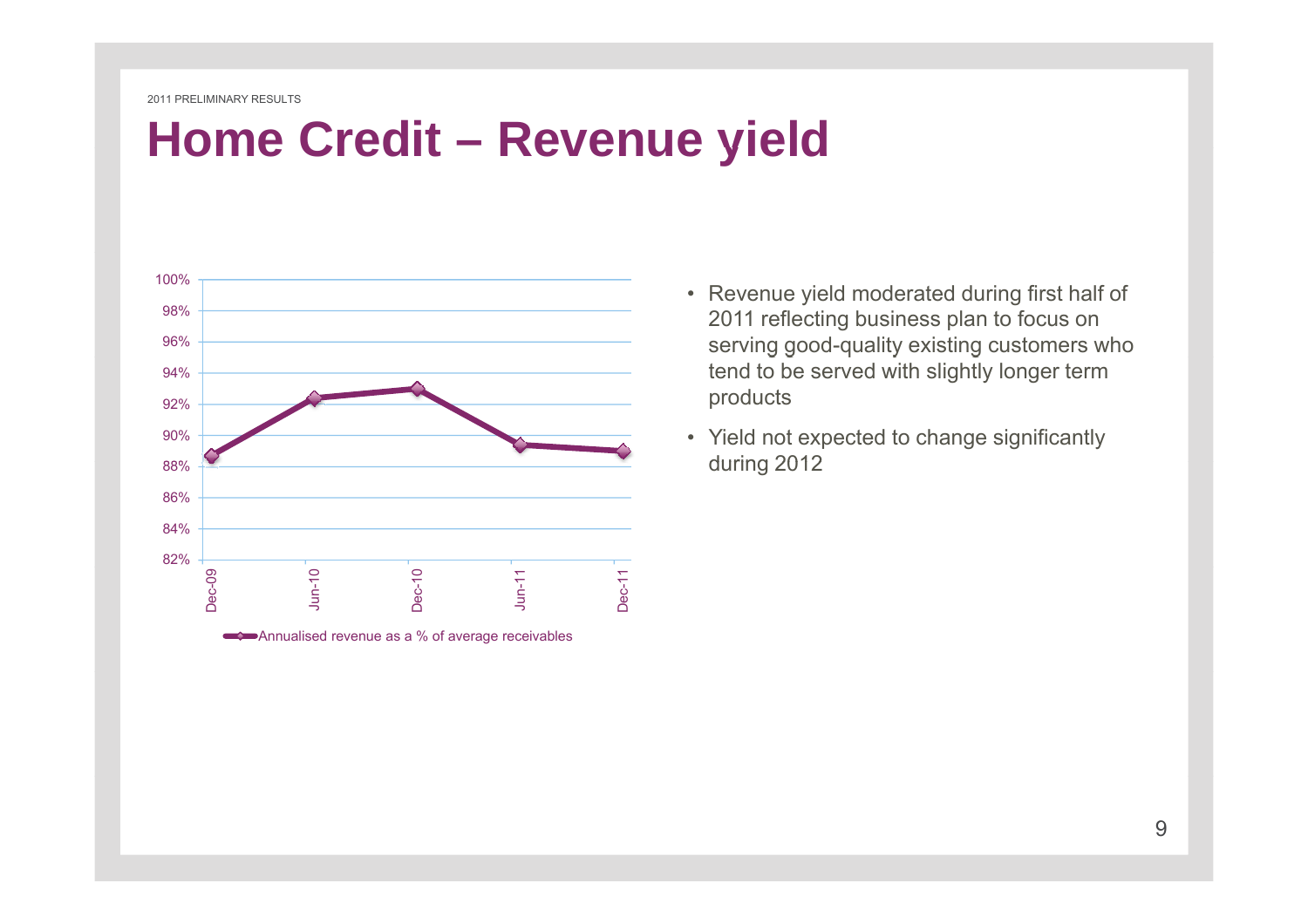#### **Home Credit Credit– Impairment % revenue**



• Improvement in impairment rates due to:

- Tighter credit standards applied to new customers and re-serving existing customers
- Enhanced arrears management from
- Emphasis on serving good-quality existing customers rather than new customer recruitment
-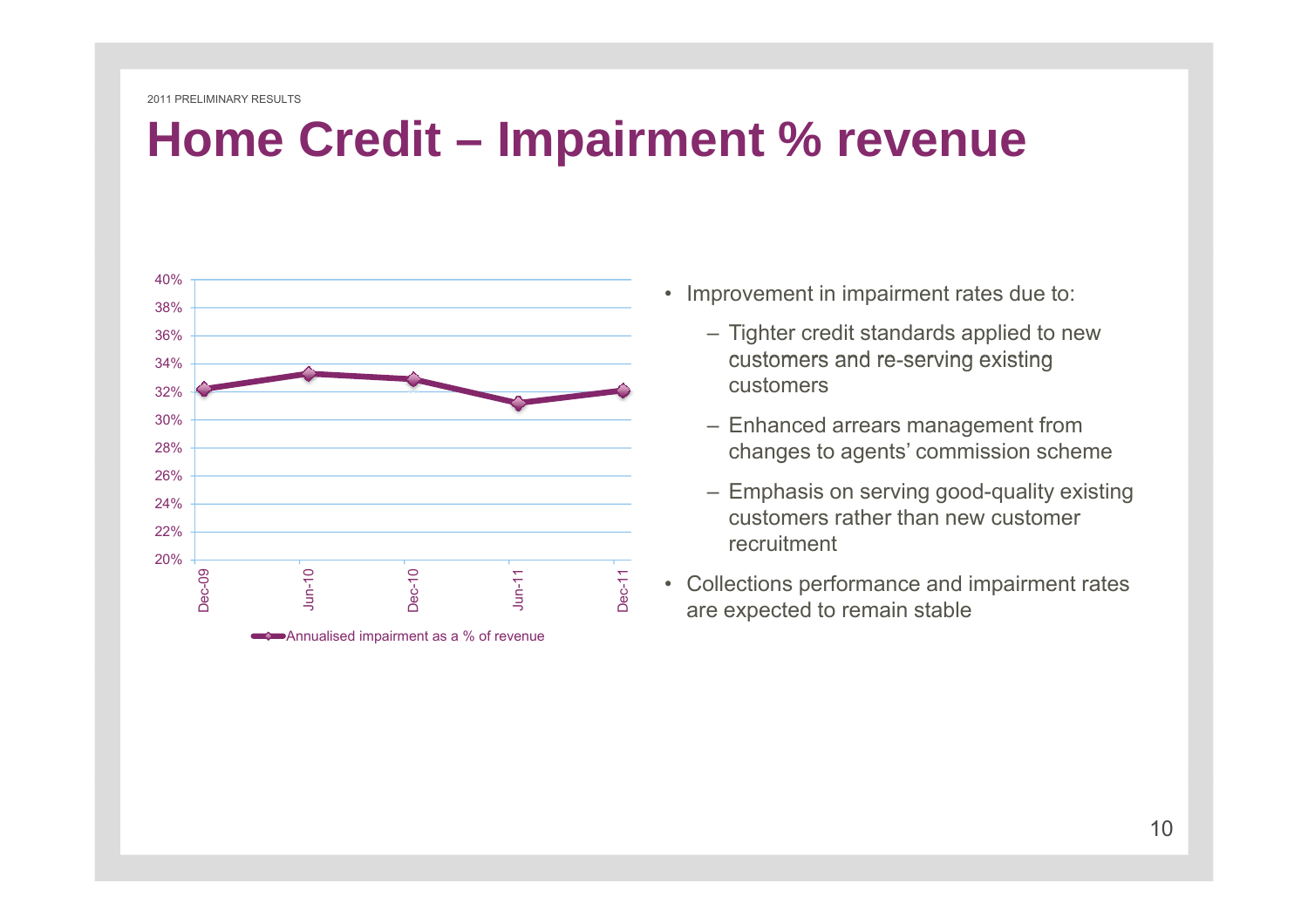#### **Home Credit Credit– Impairment policy**

- Based on last 12 weeks payment performance
- Loans deemed impaired if more than 1 contractual weekly payment missed in previous 12 weeks
- 95%+ provision against loans for which no payment received in last 12 weeks
- **Timely realistic provisioning which has been applied Timely, consistently and reinforces the right behaviour amongst agents and employees**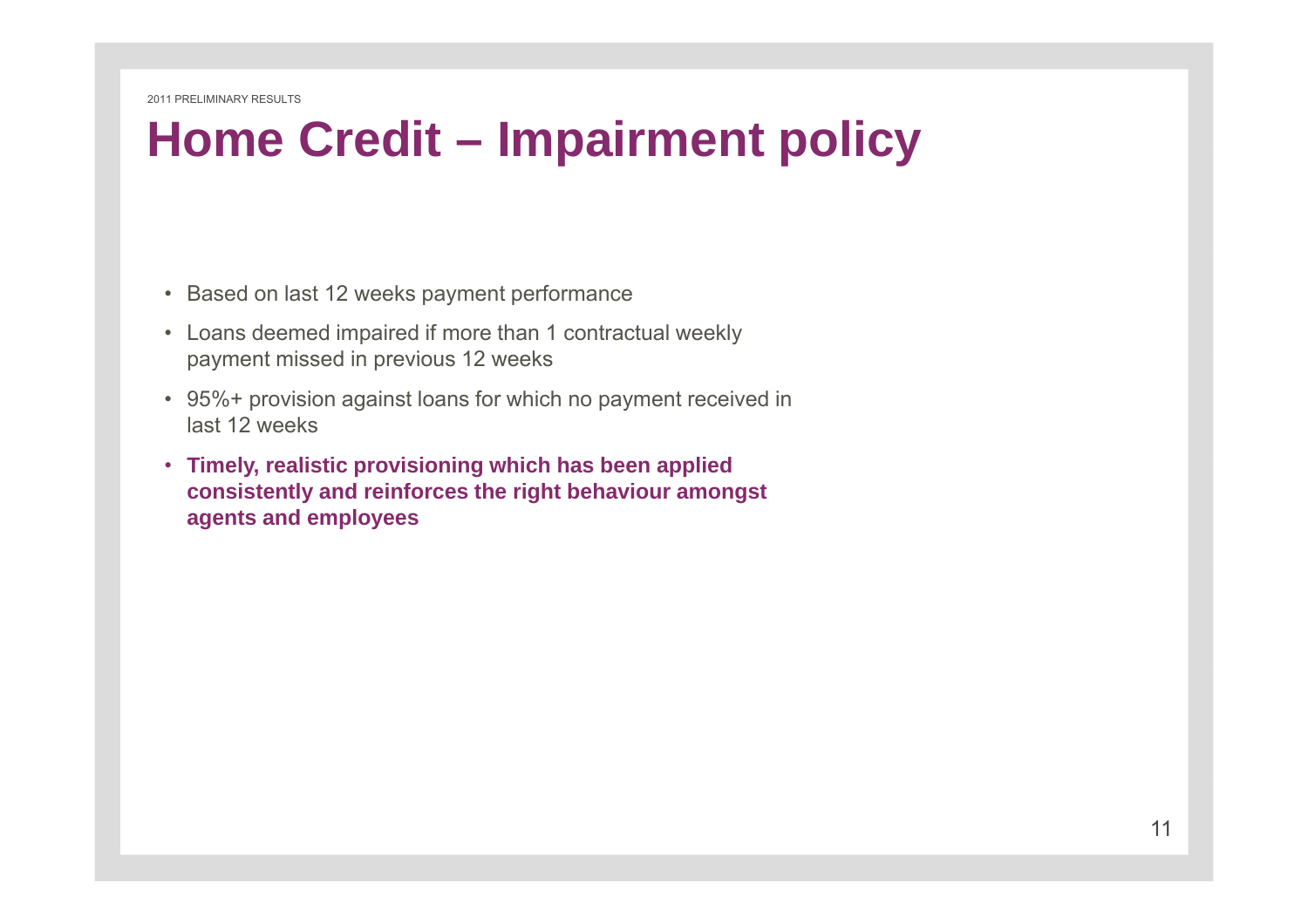#### **Home Credit Credit– IFRS 7 disclosures**

| As at 31 December           | 2011<br>$\frac{0}{0}$ | 2010<br>$\frac{0}{0}$ |
|-----------------------------|-----------------------|-----------------------|
| In order                    | 35.2                  | 36.1                  |
| In arrears:                 |                       |                       |
| - past due but not impaired | 15.8                  | 16.1                  |
| - impaired                  | 49.0                  | 47.8                  |
| Total                       | 100.0                 | 100.0                 |

- Based on contractual arrears
- Past due but not impaired includes customers who have missed 1 payment in last 12 weeks
- Marginal shift in profile reflects lower customer recruitment during seasonal peak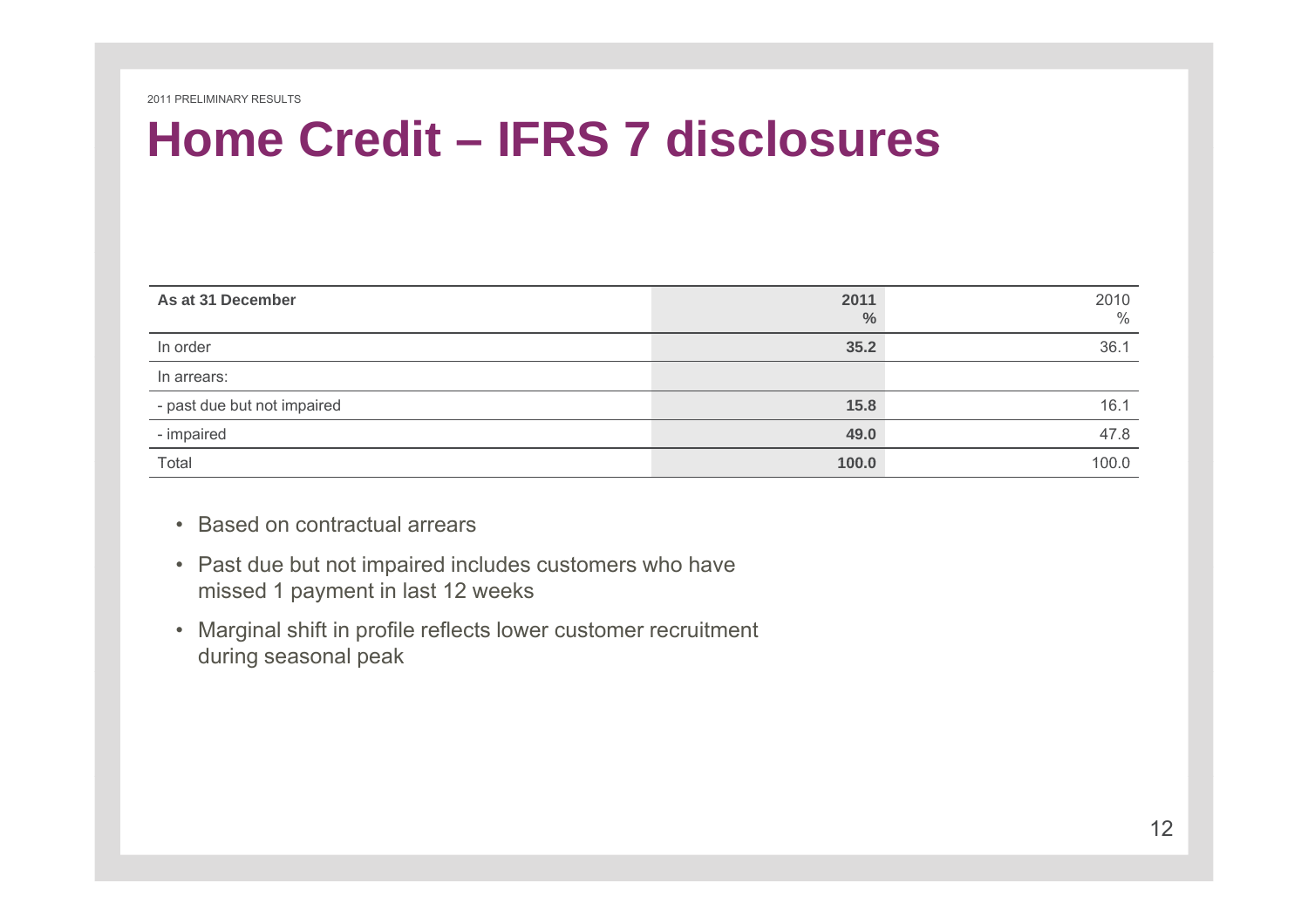#### **Vanquis Bank – Income statement**

| Year ended 31 December  | 2011<br>£m | 2010<br>£m | Change<br>$\%$ |
|-------------------------|------------|------------|----------------|
| Customer numbers ('000) | 691        | 544        | 27.0%          |
| Year-end receivables    | 453.4      | 345.0      | 31.4%          |
| Average receivables     | 391.2      | 289.2      | 35.3%          |
|                         |            |            |                |
| Revenue                 | 213.7      | 162.0      | 31.9%          |
| Impairment              | (76.9)     | (63.9)     | $(20.3\%)$     |
| Revenue less impairment | 136.8      | 98.1       | 39.4%          |
| Risk-adjusted margin*   | 35.0%      | 33.9%      |                |
| Impairment % revenue**  | 36.0%      | 39.4%      |                |
| Costs                   | (69.4)     | (52.9)     | $(31.2\%)$     |
| Interest                | (23.2)     | (18.5)     | $(25.4\%)$     |
| Profit before tax       | 44.2       | 26.7       | 65.5%          |

\* Revenue less impairment as a percentage of average receivables for the year ended 31 December

\*\* Impairment as a percentage of revenue for the year ended 31 December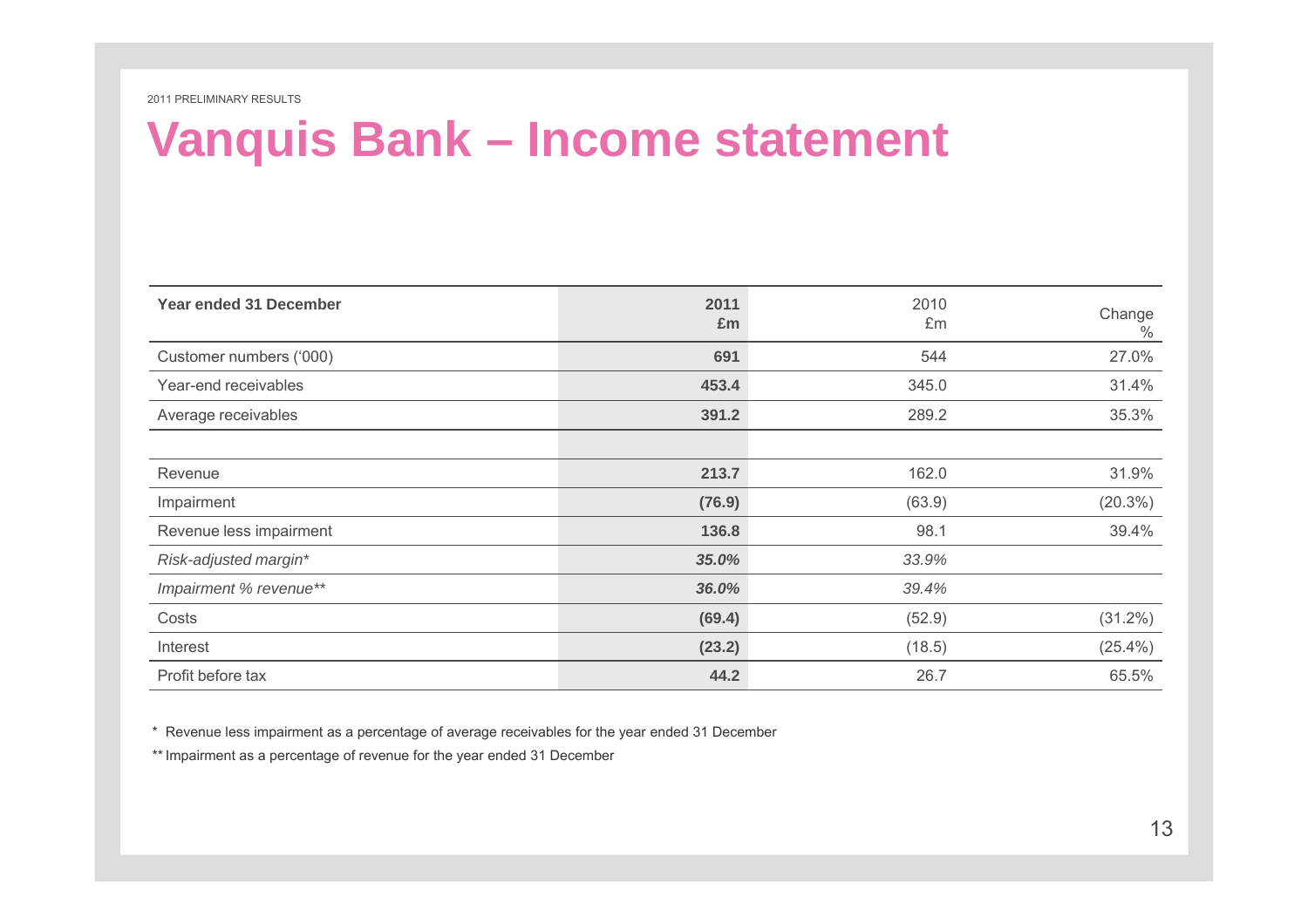#### **Vanquis Bank – Above target risk risk-adjusted adjusted margin**



- Risk-adjusted margin inherently stable due to active management of:
	- Credit line utilisation to minimise grow')
	- Managing revenue yield through appropriate pricing for risk
- • Risk-adjusted margin of 35.0% in 2011, well above minimum target of 30% due to:
- $\frac{1}{8}$  Stab<br> $\frac{1}{8}$  2011
	- Improvement in underlying quality of receivables book from consistently tight underwriting stance over last 2 years
	- Reduction in delinquency rates has added £7m (2%) to risk-adjusted margin in 2011
	- 2012 business plan assumes some moderation in risk-adjusted margin from unemployment rising to 3 million 14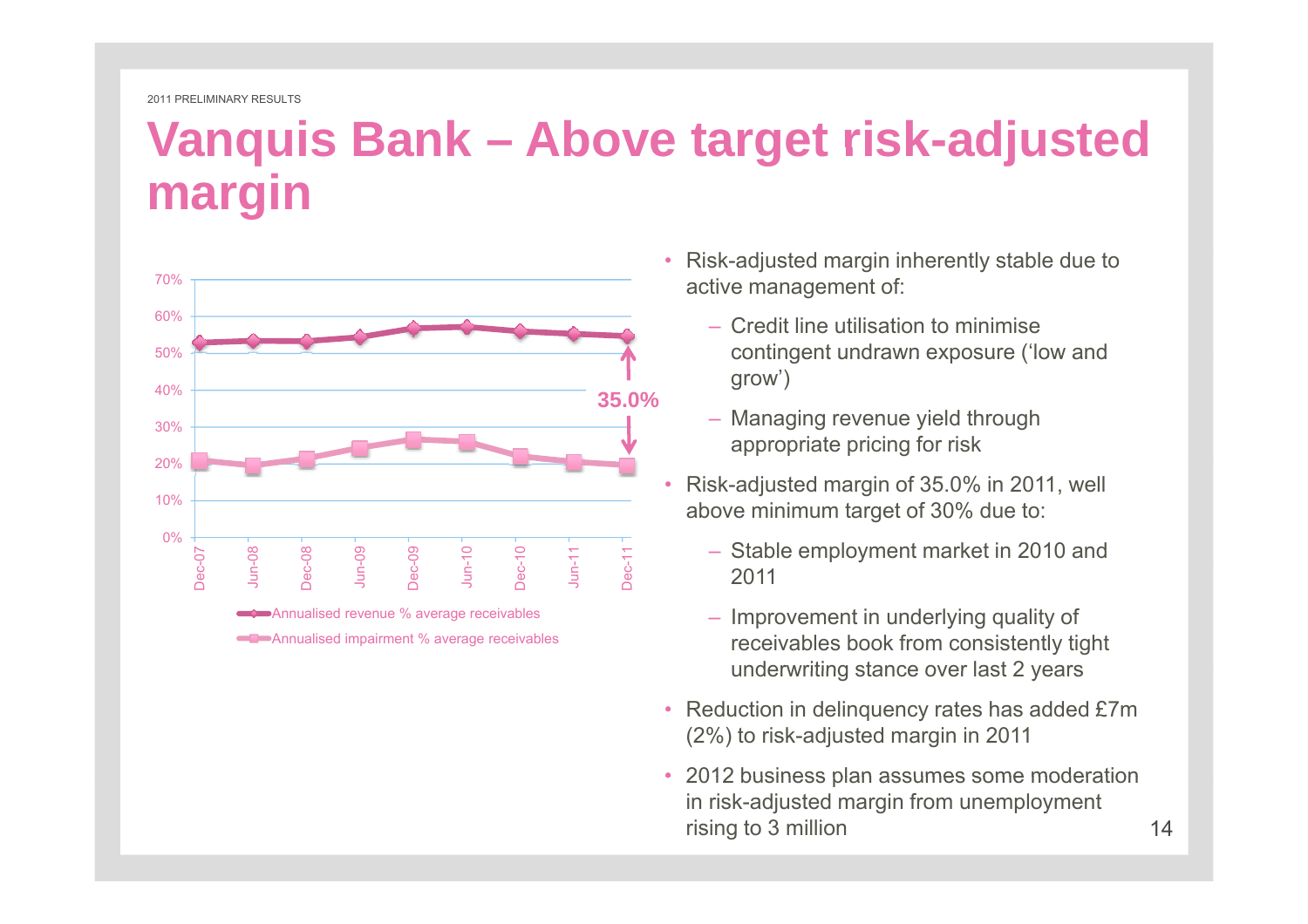#### **Vanquis Bank – Impairment policy**

- Loans deemed to be impaired as soon as 1 contractual monthly payment is missed
- Provision of over 80% made against accounts that are 90 days in arrears\*
- **Realistic accounting policy applied consistently which is p g rudent when benchmarked against other card issuers**

\* Subject to estimated realisations from central/third party recovery processes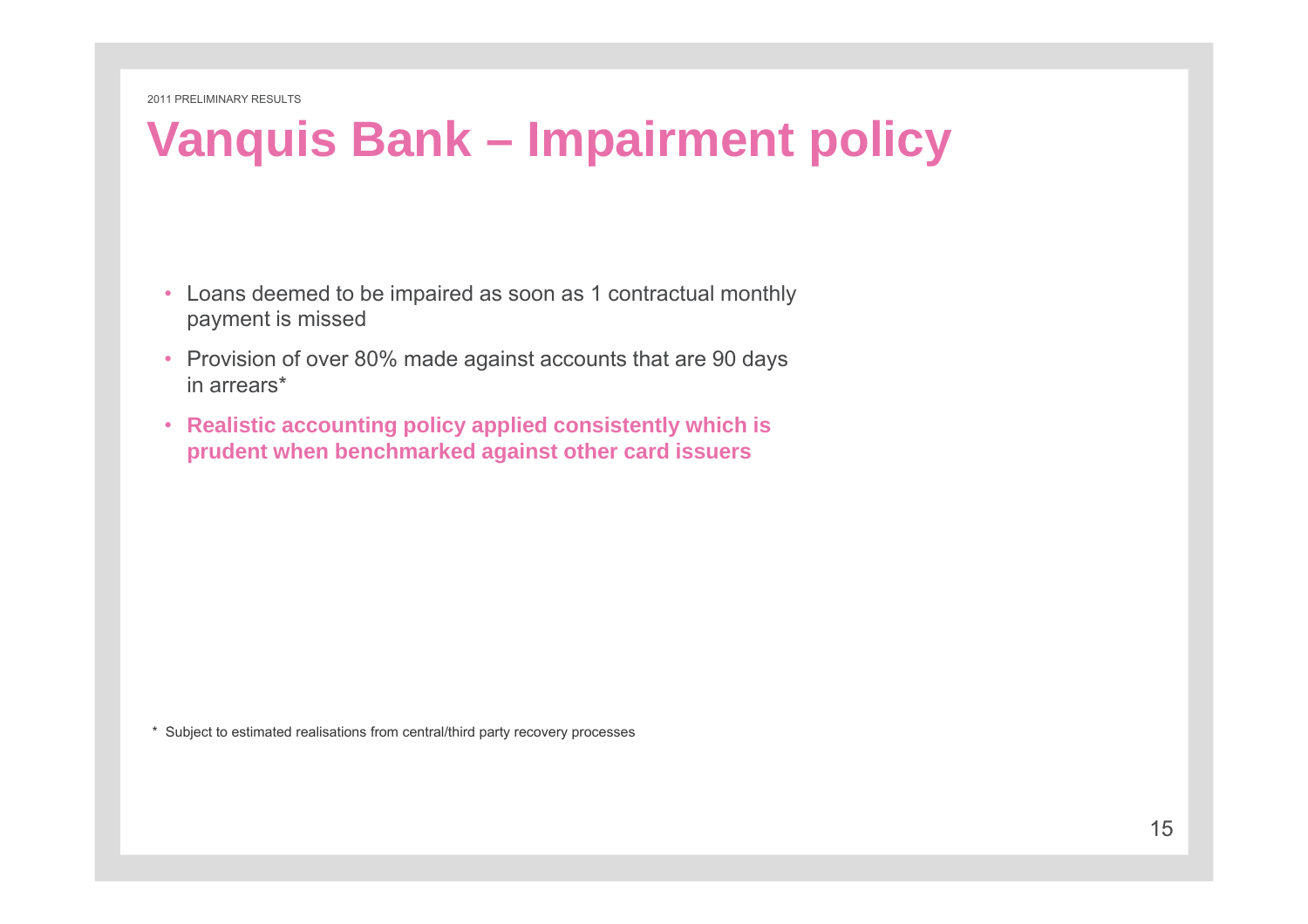#### **Vanquis Bank – IFRS 7 disclosures**

| As at 31 December           | 2011<br>$\frac{0}{0}$ | 2010<br>$\%$ |
|-----------------------------|-----------------------|--------------|
| In order                    | 89.0                  | 86.5         |
| In arrears:                 |                       |              |
| - past due but not impaired |                       | -            |
| - impaired                  | 11.0                  | 13.5         |
| Total                       | 100.0                 | 100.0        |

• Favourable change in profile reflects record low delinquency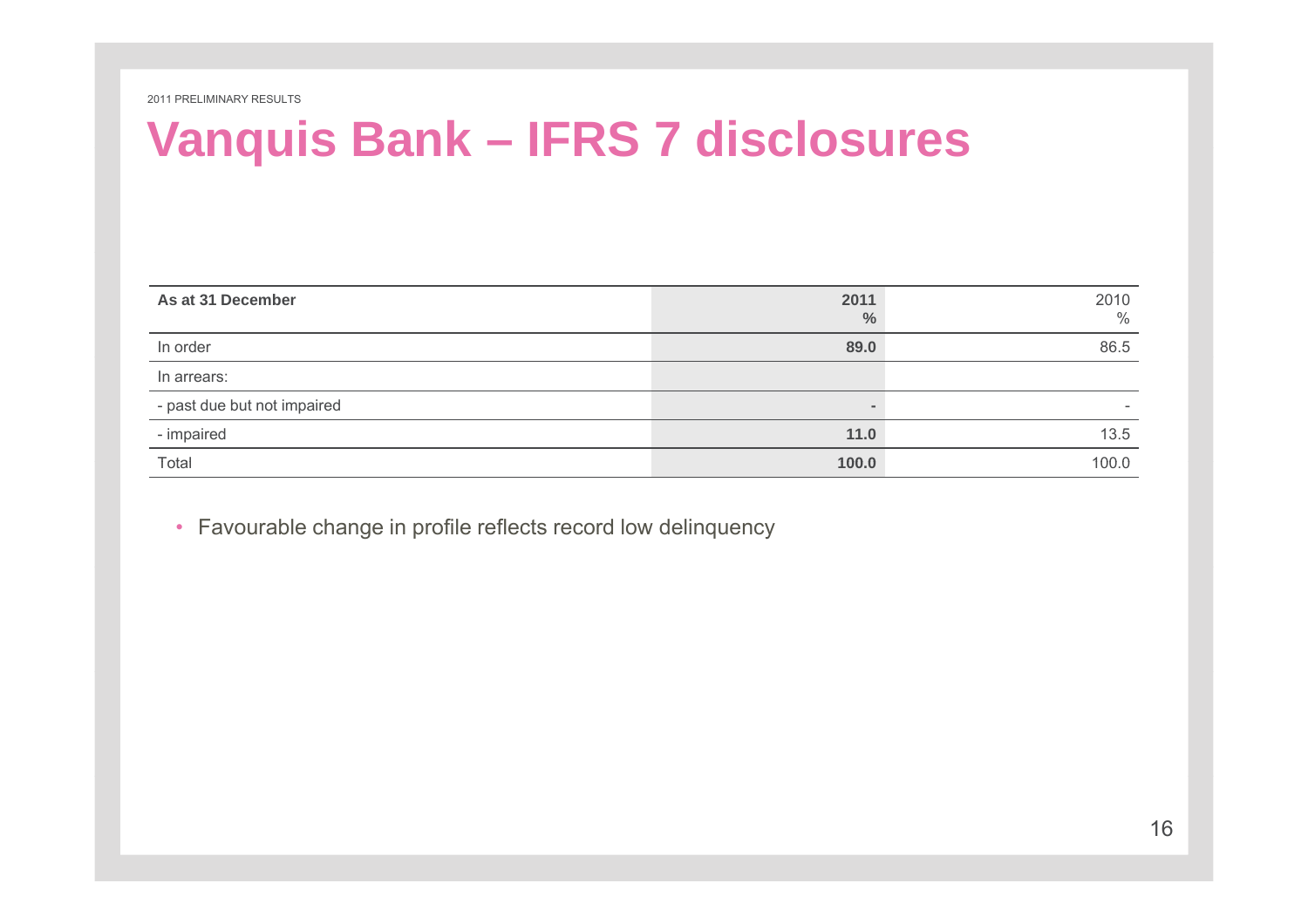#### **Strong balance sheet**

| As at 31 December       | 2011    | 2010    |
|-------------------------|---------|---------|
|                         | £m      | £m      |
| Receivables:            |         |         |
| - Home Credit           | 876.7   | 867.2   |
| - Real Personal Finance | 2.6     | 7.1     |
| - Vanquis Bank          | 453.4   | 345.0   |
| Total receivables       | 1,332.7 | 1,219.3 |
| Pension asset           | 13.5    | 41.0    |
| Liquid assets buffer    | 17.5    | 10.0    |
| Debt funding            | (909.9) | (964.9) |
| Retail deposits         | (139.7) |         |
| Other                   | 12.1    | 4.0     |
| Net assets              | 326.2   | 309.4   |
|                         |         |         |
| Gearing* (times)        | 3.2     | 3.3     |

\* On a banking basis equity excludes the pension asset and the fair value of derivatives both net of deferred tax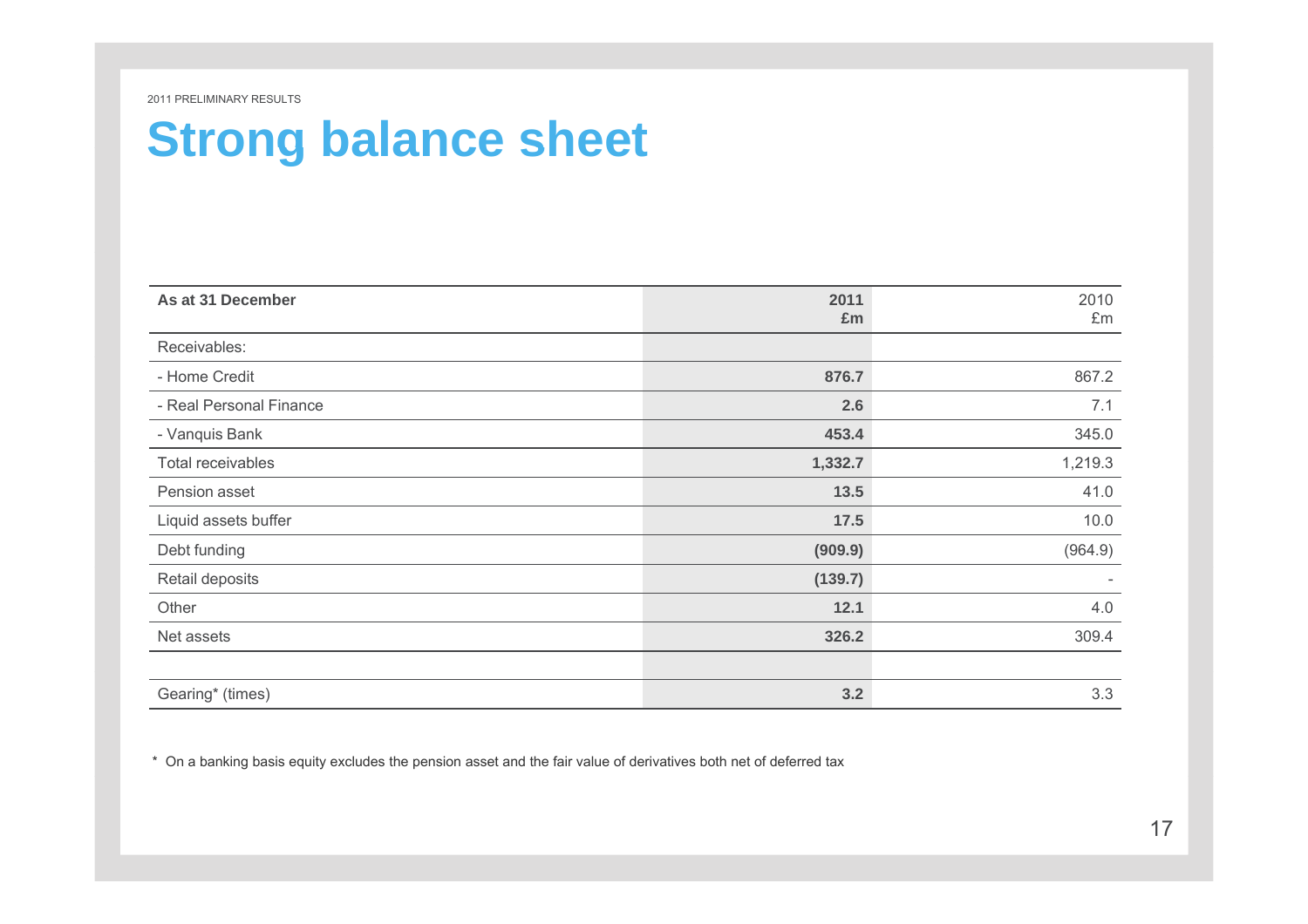#### **Modest gearing levels**



Gearing (measured on a banking basis)

- Gearing at December 2011 of 3.2 times versus a banking covenant of 5.0 times
- and growth leaving gearing unchanged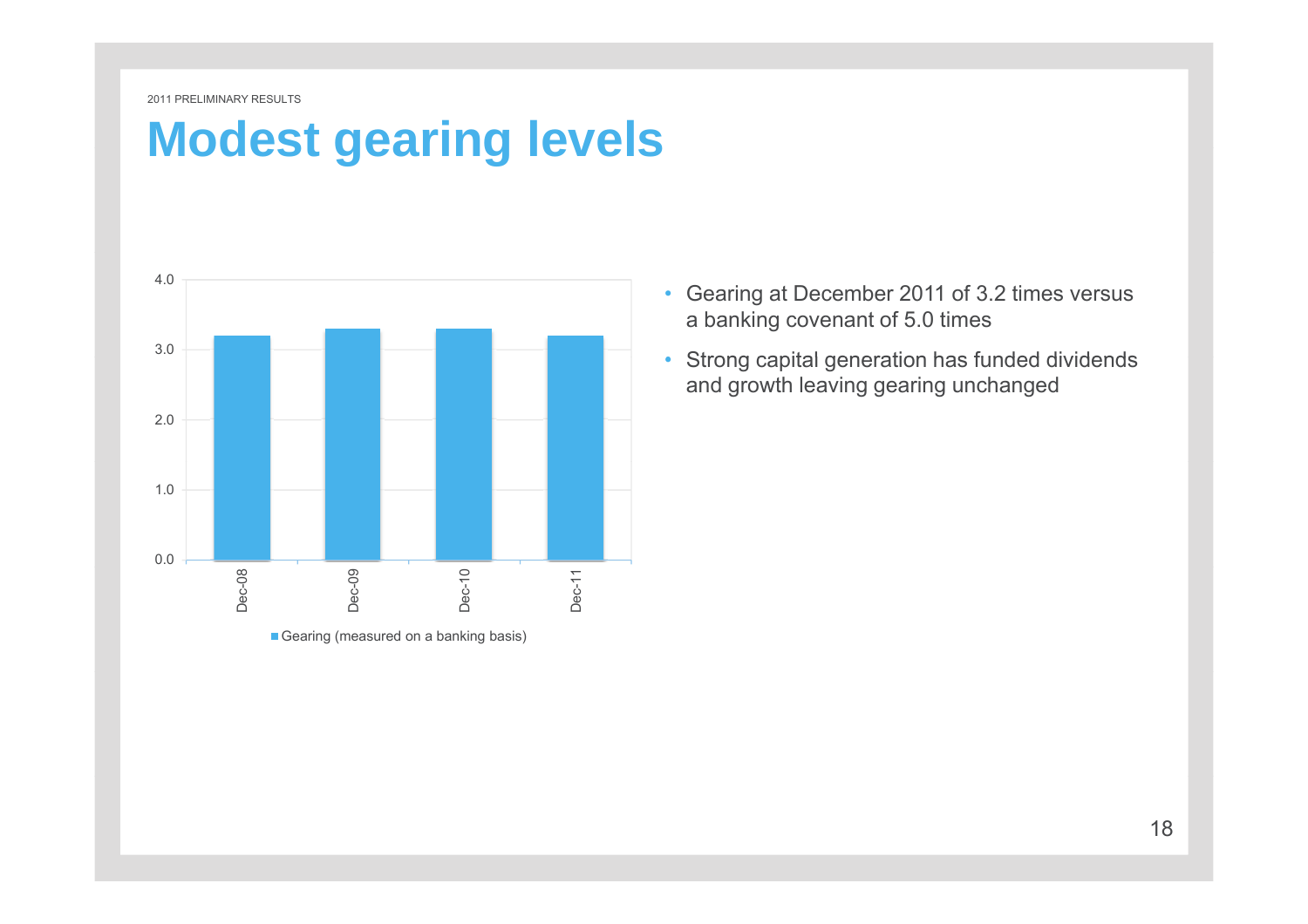## **Funding programme**

- Executed 3-year strategic plan to establish a diversified, sustainable funding base
	- $\rightarrow$  New medium-term bond and private placement funding totalling £465m with an average remaining period to maturity of 7 years
	- $\rightarrow$  Retail deposits programme established to fund Vanquis Bank and its future growth with over £200m raised to date and current capacity of over £360m
	- $\rightarrow$  Renewed bank facility with core relationship banks of over £380m through to May 2015
- Over 90% of current funding put in place over last 30 months
- Debt facilities and retail deposits programme provide sufficient funding into 2015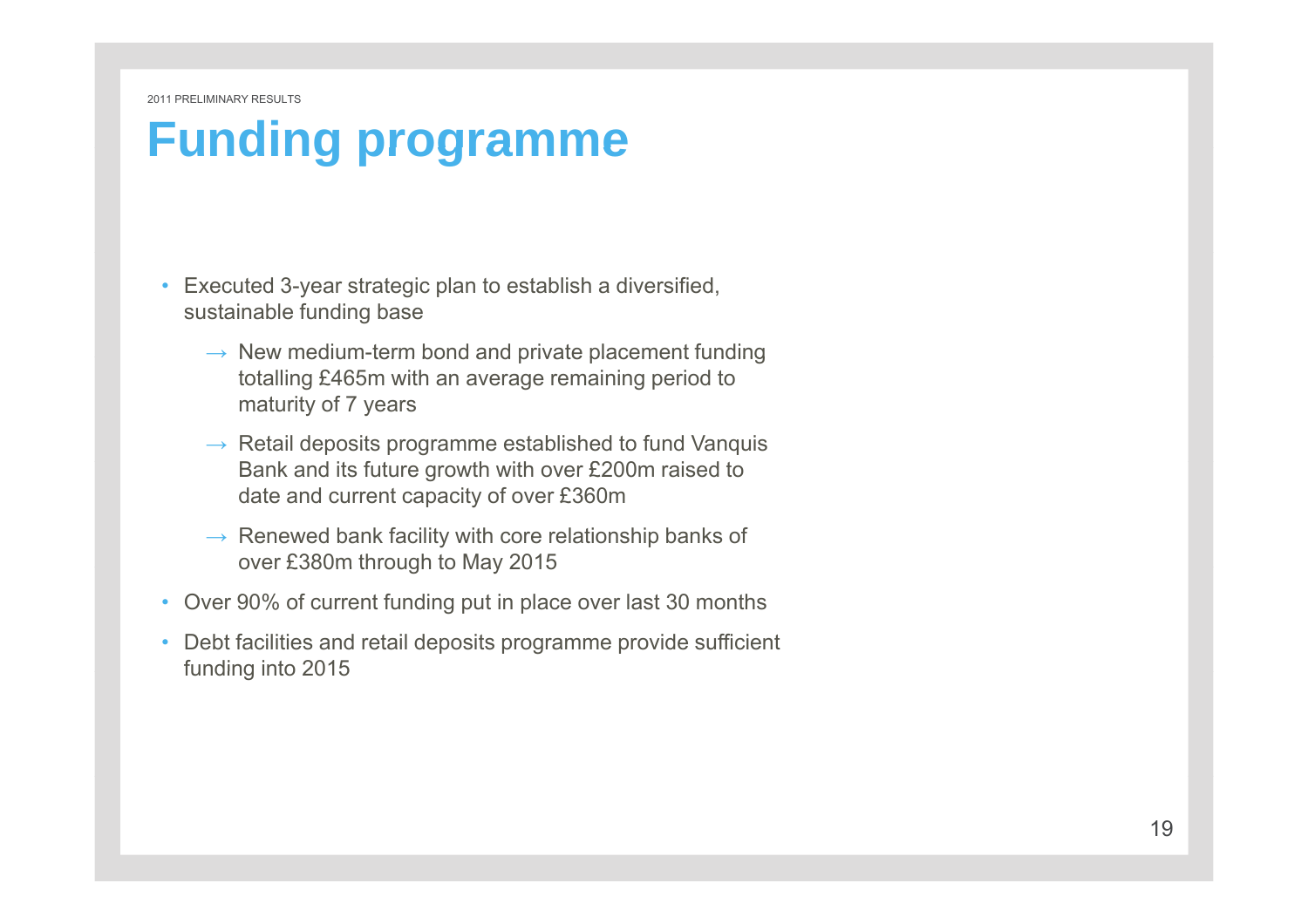#### **Diversified funding base**

| As at 31 December 2011                             |            |       | Post-renewal |
|----------------------------------------------------|------------|-------|--------------|
|                                                    | Originated | £m    | £m           |
| <b>Banks</b>                                       |            |       |              |
| Core bank group                                    | 2010/2012  | 420   | 383          |
| Non-extending overseas banks                       | 2007       | 197   |              |
|                                                    |            | 617   | 383          |
| <b>Bonds and private placements</b>                |            |       |              |
| Senior public bond                                 | 2009       | 250   | 250          |
| M&G term loan                                      | 2011       | 100   | 100          |
| Other sterling/euro medium term notes              | 2011       | 40    | 40           |
| Retail bonds<br>- Issue 1                          | 2010       | 25    | 25           |
| - Issue 2                                          | 2011       | 50    | 50           |
| US private placements                              | Pre-2006   | 87    | 87           |
| Residual subordinated loan notes                   | 2005       | 6     | 6            |
|                                                    |            | 558   | 558          |
| <b>Vanquis Bank retail deposits</b>                | 2011       | 140   | $*363$       |
| <b>Total committed facilities/funding capacity</b> |            | 1,315 | 1,304        |
| <b>Headroom</b>                                    |            | 288   | $*266$       |

\* Capacity to take retail deposits based on 80% of Vanquis Bank receivables of £453.4m at 31 December 2011

\*\* After setting aside the liquid asset buffer - calculated as 15% of the additional deposits capacity multiplied by the FSA's transitional rate of 30%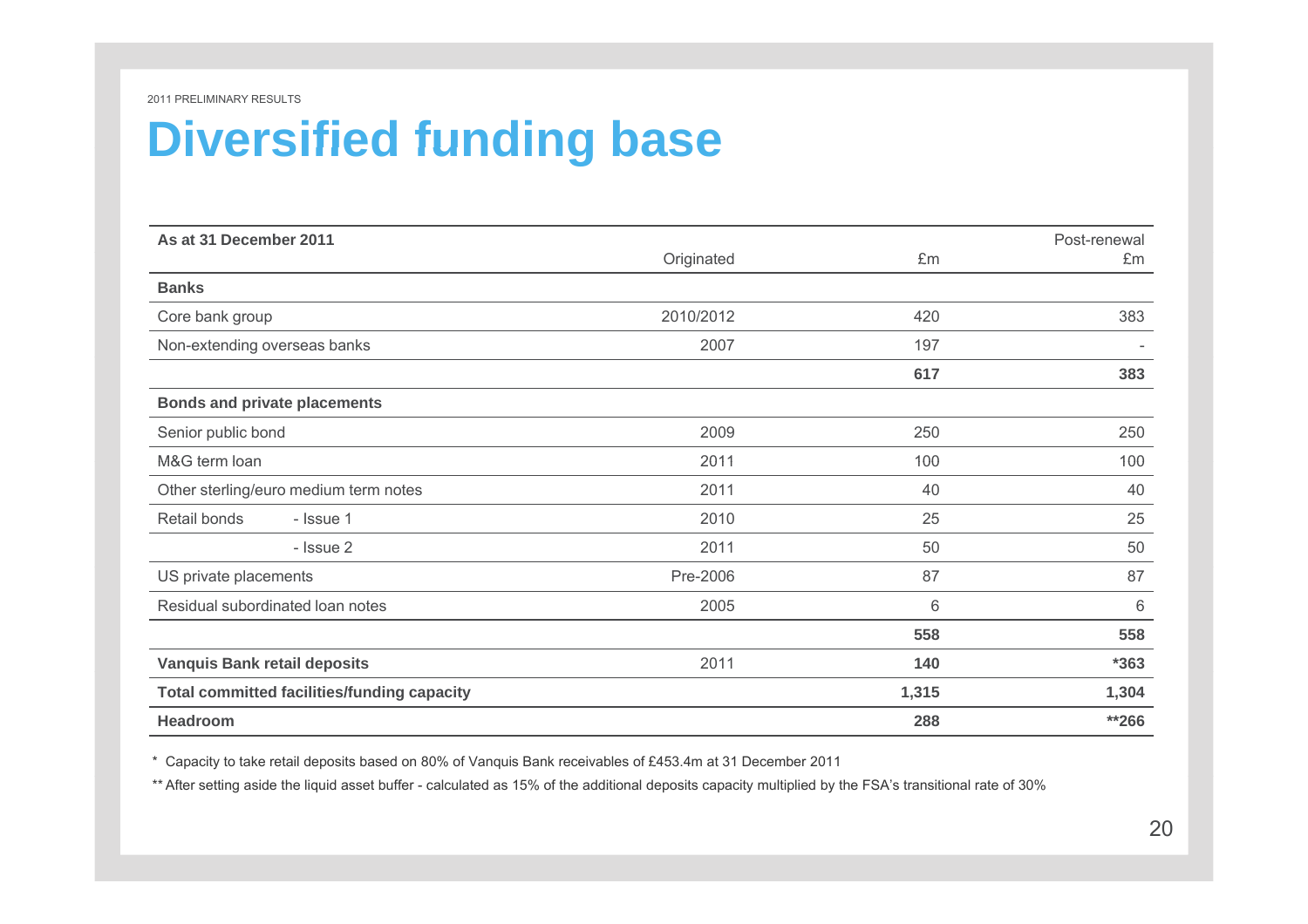#### **Renewal of core bank facility**

- Syndicate comprises group's core relationship banks
- All-in cost of funds very similar and terms, conditions and covenant package are consistent with previous facility

| Covenant       |                                | Limit         | <b>Performance in 2011</b> |
|----------------|--------------------------------|---------------|----------------------------|
|                |                                |               |                            |
| Gearing        |                                | $< 5.0$ times | 3.2 times                  |
|                |                                |               |                            |
| Interest cover |                                | $> 2.0$ times | 3.3 times                  |
|                |                                |               |                            |
| Net worth      | - Group                        | $>\tE220m$    | £323m                      |
|                | - Excluding Vanquis Bank (new) | >E140m        | £221m                      |
|                |                                |               |                            |
| Cash cover     |                                | $> 1.1$ times | 1.34 times                 |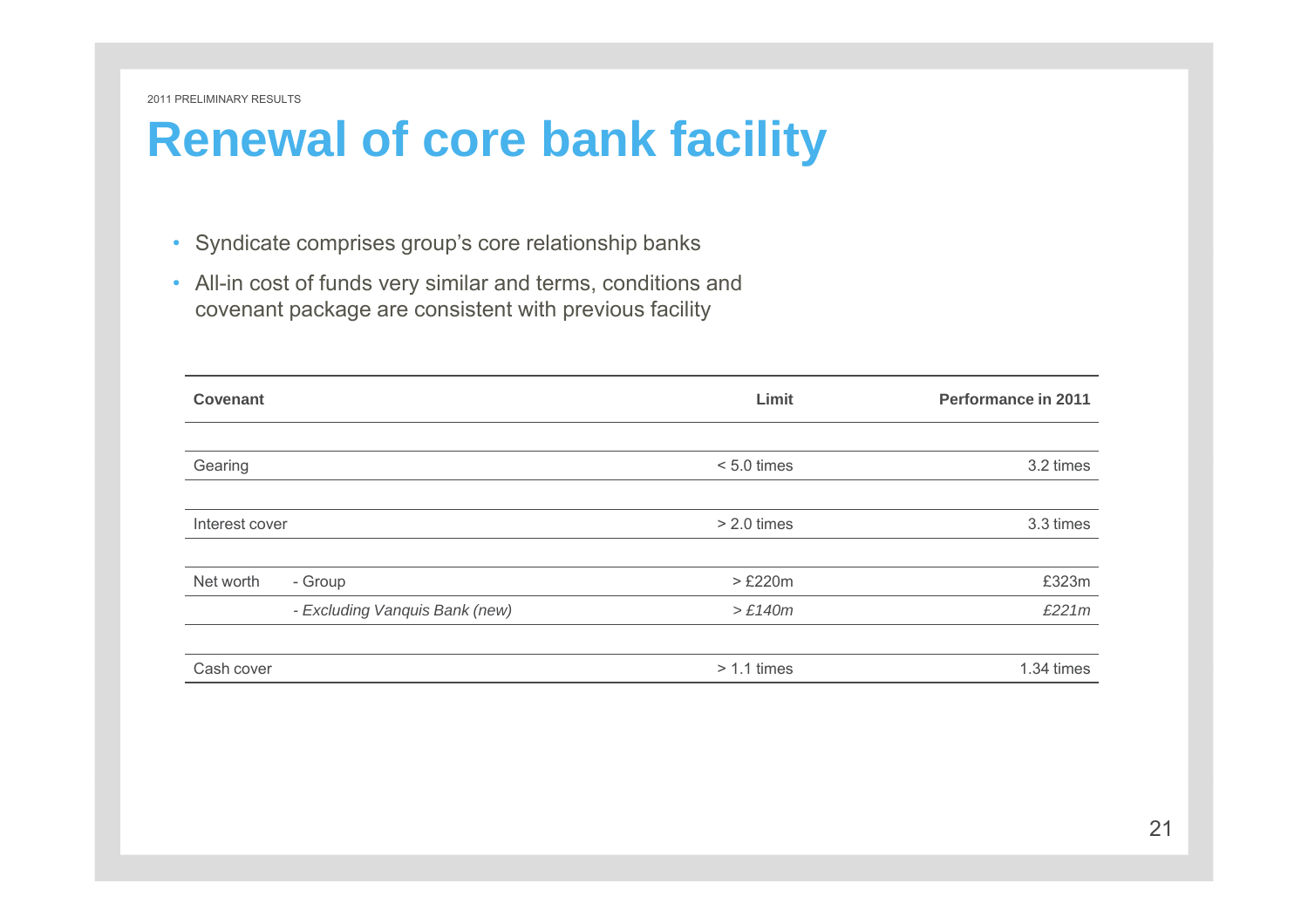#### **Maturity profile of debt profile**



- •No further maturities in 2012
- 2013 and 2014 maturities restricted to £87m of private placements
- Headroom on committed facilities together with Vanquis Bank retail deposits programme provides funding into 2015
- Funding capacity through retail deposits grows in line with growth in Vanquis Bank's receivables
- Continuing with programme to further diversify funding base as well as extend maturity profile of debt 22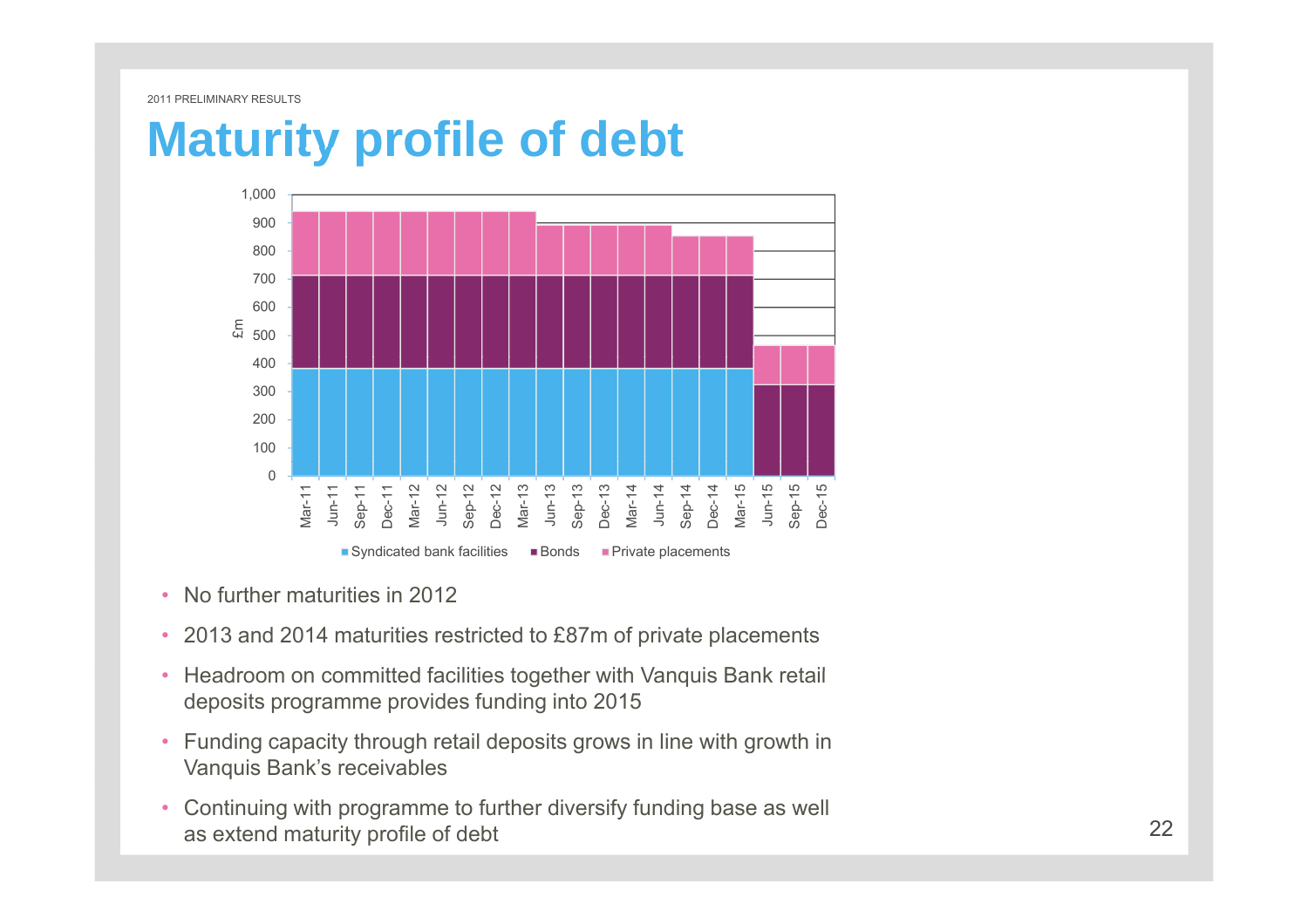# **Retail deposits programme**

- Programme commenced in July
- Fixed term deposits of 1, 2, 3 and 5 years
- Redeemable only in the event of death or mandated legal reasons
- Target to build funding up to 80% of Vanquis Bank's receivables
- Offered through internet best-buy tables (e.g. moneyfacts.co.uk, moneysupermarket.com, moneysavingexpert.com)
- •Depositors covered by the FSCS up to £85,000
- Platform outsourced to Newcastle Building Society

**Fixed maturity profile**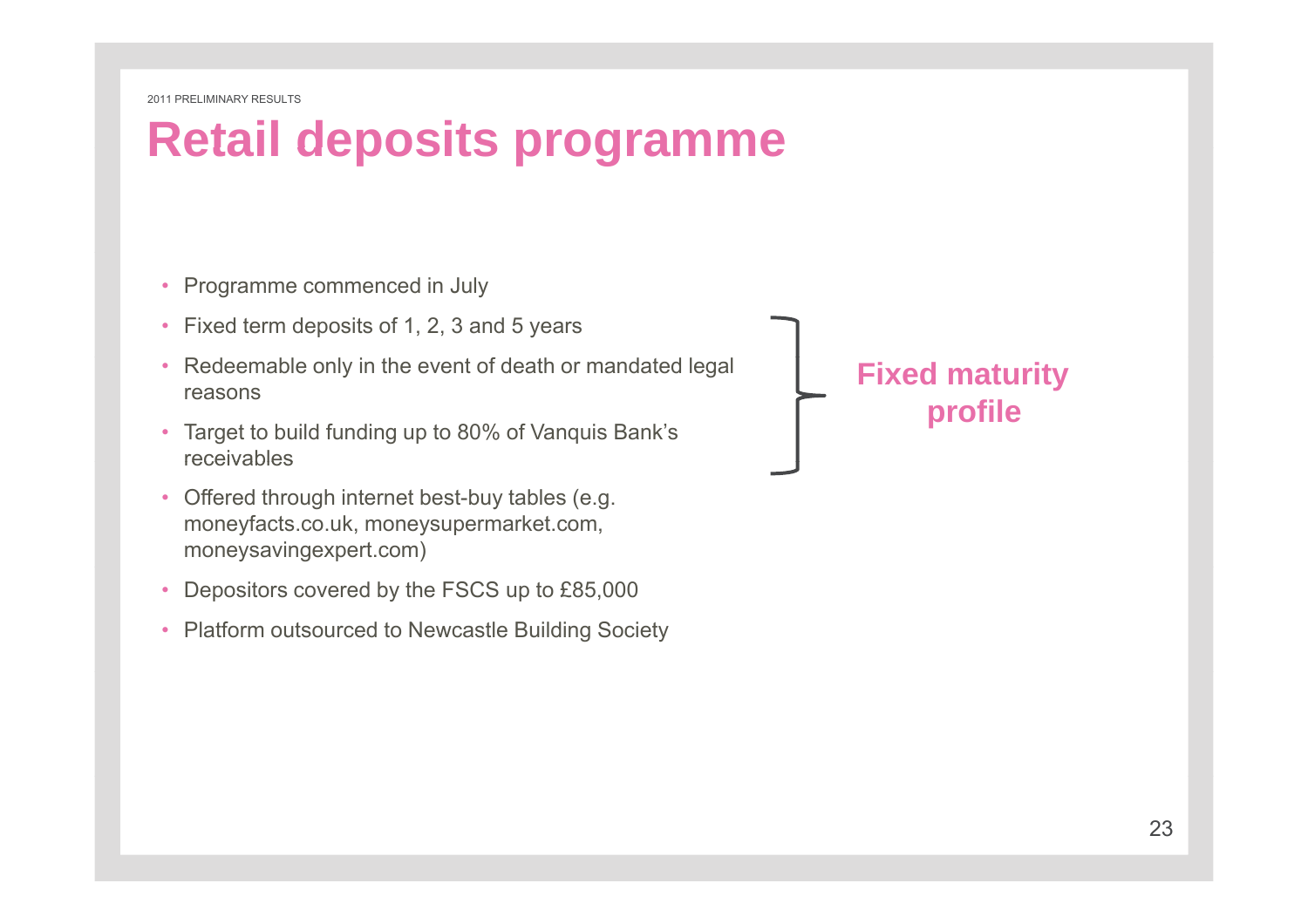#### **Profile and maturity of retail deposits retail**

|                | $Jul-11$<br>£m           | Aug-11<br>£m             | Sep-11<br>£m             | Oct-11<br>£m | <b>Nov-11</b><br>£m | Dec-11<br>£m | $Jan-12$<br>£m | Feb-12*<br>£m | Total<br>£m | Rates<br>$\frac{0}{0}$ |
|----------------|--------------------------|--------------------------|--------------------------|--------------|---------------------|--------------|----------------|---------------|-------------|------------------------|
| <b>Product</b> |                          |                          |                          |              |                     |              |                |               |             |                        |
| 1 year         | 0.1                      | 7.8                      | 18.5                     | 1.7          | 0.5                 | 4.0          | 5.3            | 2.4           | 40.3        | 3.15-3.45              |
| 2 year         | $\overline{\phantom{a}}$ | 0.3                      | 19.4                     | 2.9          | 6.3                 | 45.6         | 11.6           | 4.8           | 90.9        | 3.49-3.98              |
| 3 year         | $\overline{\phantom{a}}$ | $\overline{\phantom{a}}$ | -                        | 2.1          | 7.0                 | 9.2          | 12.8           | 9.1           | 40.2        | 3.88-4.15              |
| 5 year         | $\overline{\phantom{a}}$ | $\overline{\phantom{a}}$ | $\overline{\phantom{a}}$ | 1.0          | 5.9                 | 7.4          | 11.1           | 7.7           | 33.1        | 4.46-4.65              |
| Total          | 0.1                      | 8.1                      | 37.9                     | 7.7          | 19.7                | 66.2         | 40.8           | 24.0          | 204.5       |                        |
| Cumulative     | 0.1                      | 8.2                      | 46.1                     | 53.8         | 73.5                | 139.7        | 180.5          | 204.5         |             |                        |

- Retail deposits programme initiated with 1-year product followed by 2 year product and then 3 and 5-year products
- Weighted average period to maturity of 24 months at December 2011 consistent with target when fully funded
- Deposits issued at rates of between 3.15% and 4.65%, consistent with previous guidance of an all-in average cost of less than 6%
- Full deposit funding of 80% of receivables requires monthly volumes of between £20m-£30m through the remainder of 2012

<sup>\*</sup> As at 17 February 2012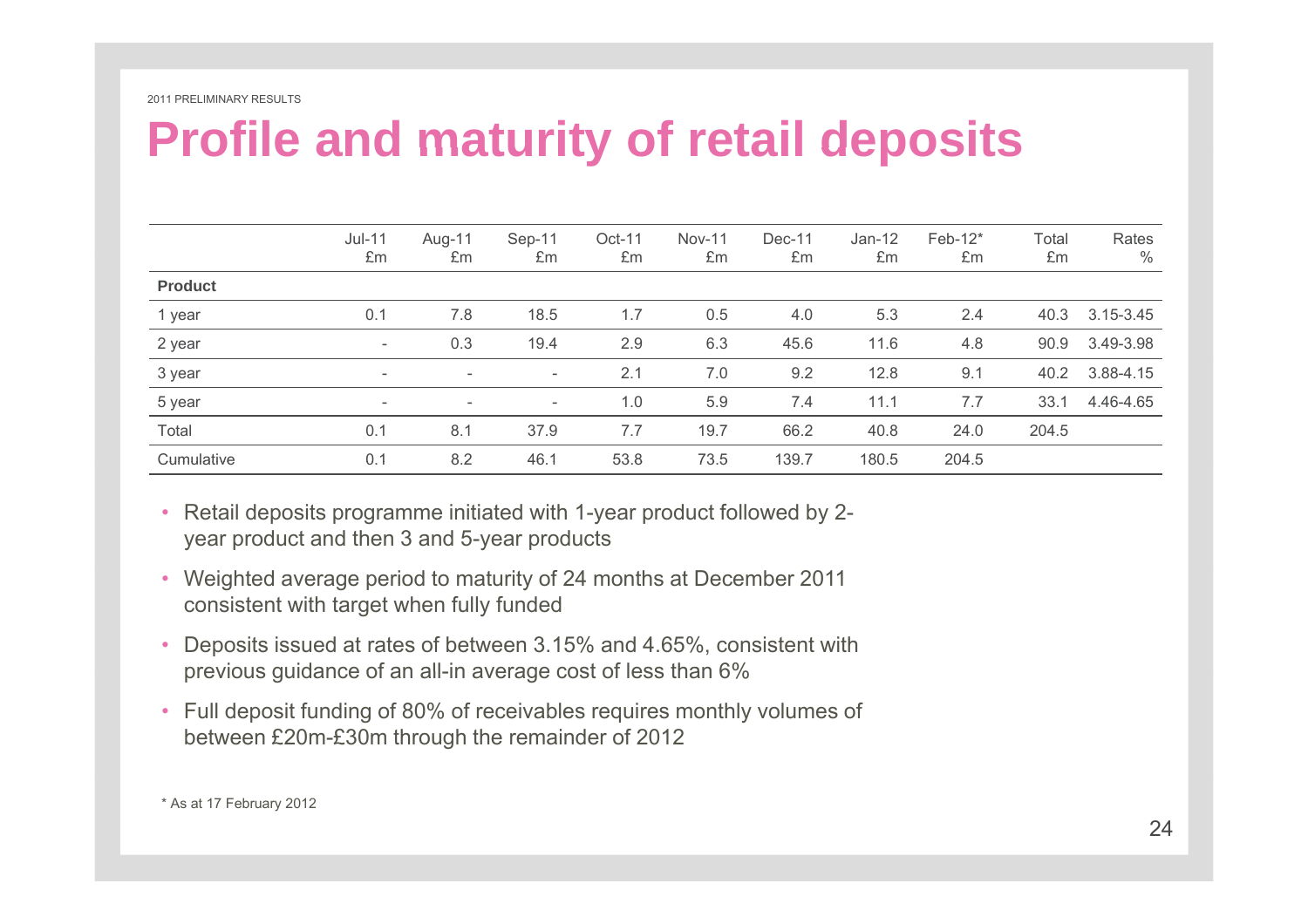#### **Alignment of dividend policy gearing and policy, growth**

**High ROE businesses**

**DividendP li** Cover ≥ 1.25x

**Gearing** 35 t**Policy** S t£110 3.5x versus covenantof 5.0x

**Growth**Supports £110m+ receivables growth p.a

- Minimum retention of 20% of profits supports receivables growth of £110m at 3.5x gearing
- Current gearing of 3.2x within target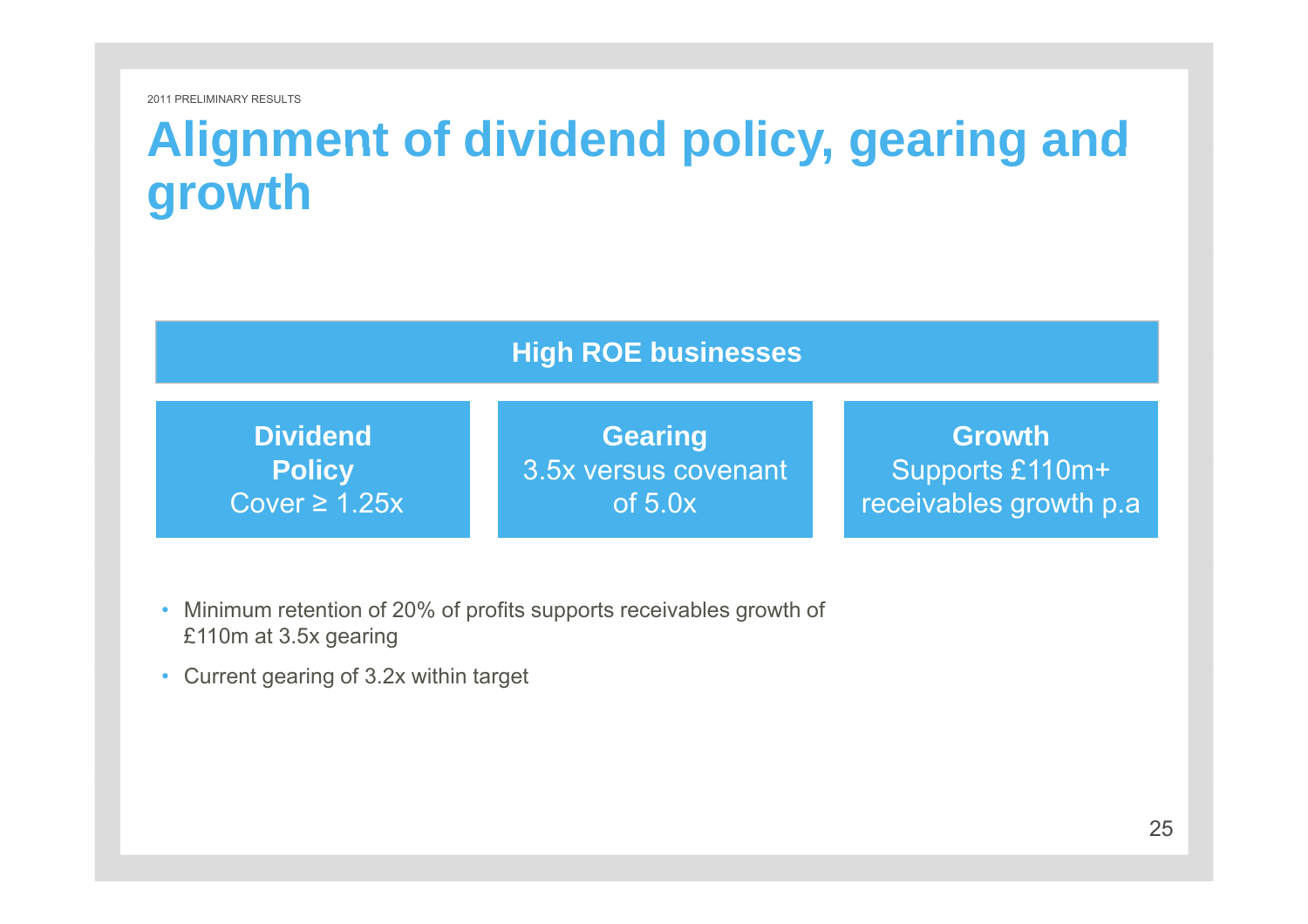## **Strong capital generation**

|                                 | 2011<br>£m | 2010<br>£m | 2009<br>£m | 2008<br>£m |
|---------------------------------|------------|------------|------------|------------|
|                                 |            |            |            |            |
| <b>Consumer Credit Division</b> | 107.3      | 93.3       | 67.6       | 66.9       |
| Vanquis Bank                    | 14.8       | 6.3        | 5.1        | (5.0)      |
| Central                         | (12.0)     | (19.2)     | (17.0)     | 1.6        |
| Capital generated               | 110.1      | 80.4       | 55.7       | 63.5       |
| Dividends payable               | (93.2)     | (84.9)     | (84.5)     | (84.0)     |
| Capital retained/(absorbed)     | 16.9       | (4.5)      | (28.8)     | (20.5)     |
| Dividend cover (times)          | 1.30       | $*1.24$    | 1.12       | 1.12       |
| Gearing (times)                 | 3.2        | 3.3        | 3.3        | 3.2        |

\* 2010 stated prior to an exceptional cost of £2.5m.

- Group absorbed capital between 2008 and 2010 whilst dividend cover built to minimum target of 1.25 times
- Business generated sufficient capital in 2011 to fund growth, pay the group's dividend in respect of 2011 and retain surplus capital of £16.9m
- Gearing has remained stable since demerger  $26$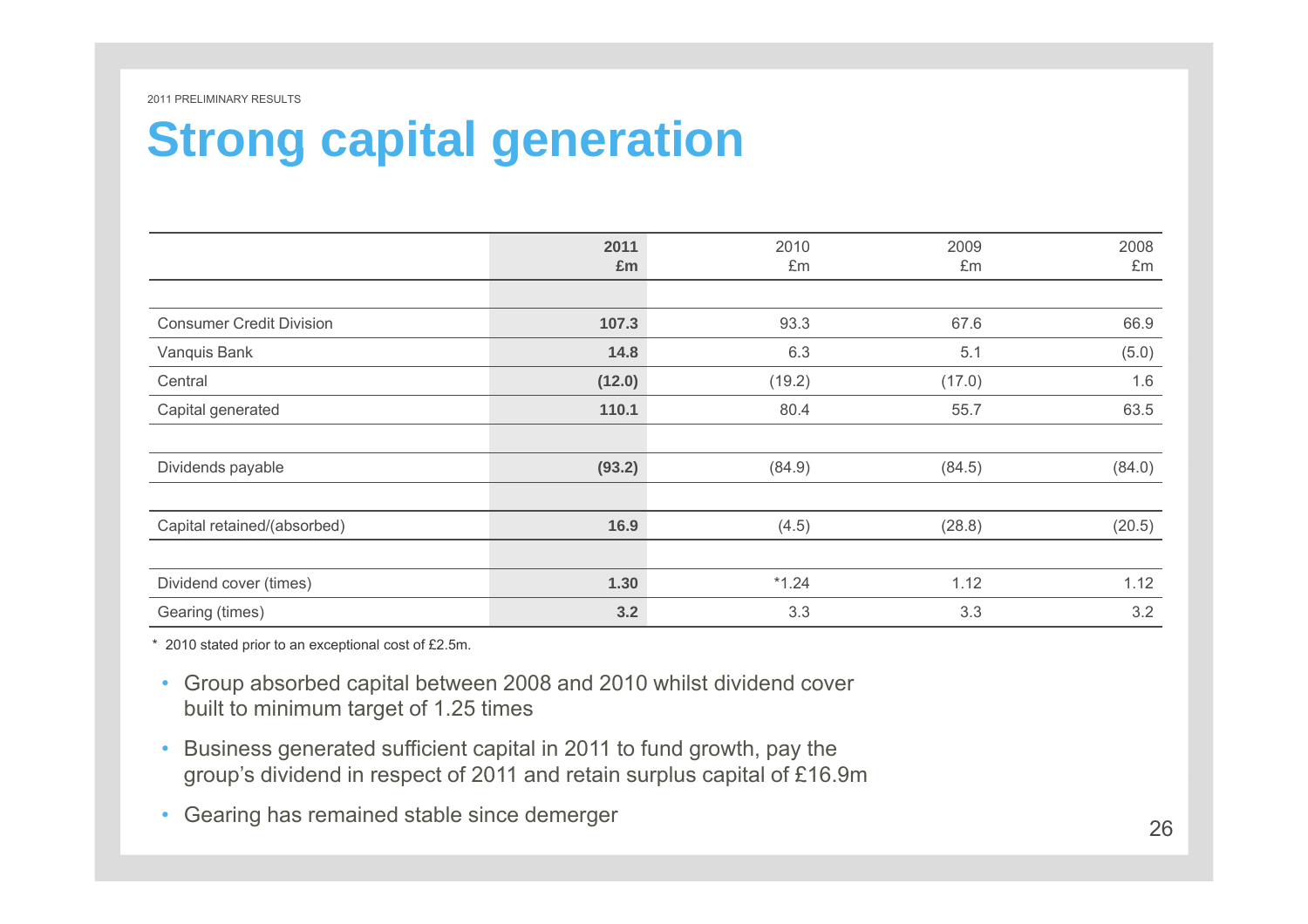#### **Vanquis Bank – Capital generation**

|                                               | <b>Capital</b><br>generation<br>£m | Equity<br>£m | <b>Receivables</b><br>£m | Equity to<br>receivables<br>$\%$ |
|-----------------------------------------------|------------------------------------|--------------|--------------------------|----------------------------------|
| At 31 December 2010                           |                                    | 70.5         | 345.0                    | 20.4%                            |
|                                               |                                    |              |                          |                                  |
| Profit before tax                             | 44.2                               | 44.2         |                          |                                  |
| Tax                                           | (11.7)                             | (11.7)       |                          |                                  |
| Profit after tax                              | 32.5                               | 32.5         |                          |                                  |
| To fund growth in receivables (20% x £108.4m) | (21.7)                             |              |                          |                                  |
| Other movements                               | 4.0                                | 3.5          |                          |                                  |
| Surplus capital generated                     | 14.8                               |              |                          |                                  |
|                                               |                                    |              |                          |                                  |
| Dividends - July 2011                         | (5.0)                              | (5.0)        |                          |                                  |
| Dividends - March 2012                        | (5.0)                              | (5.0)        |                          |                                  |
|                                               |                                    |              |                          |                                  |
| At 31 December 2011                           | 4.8                                | 96.5         | 453.4                    | 21.3%                            |

- Vanquis Bank is generating sufficient capital to fund its own growth and maintain its regulatory capital base
- Remitted first dividend of £5m to Provident Financial plc in July with a further £5m in respect of 2011 due to be paid in March 2012 27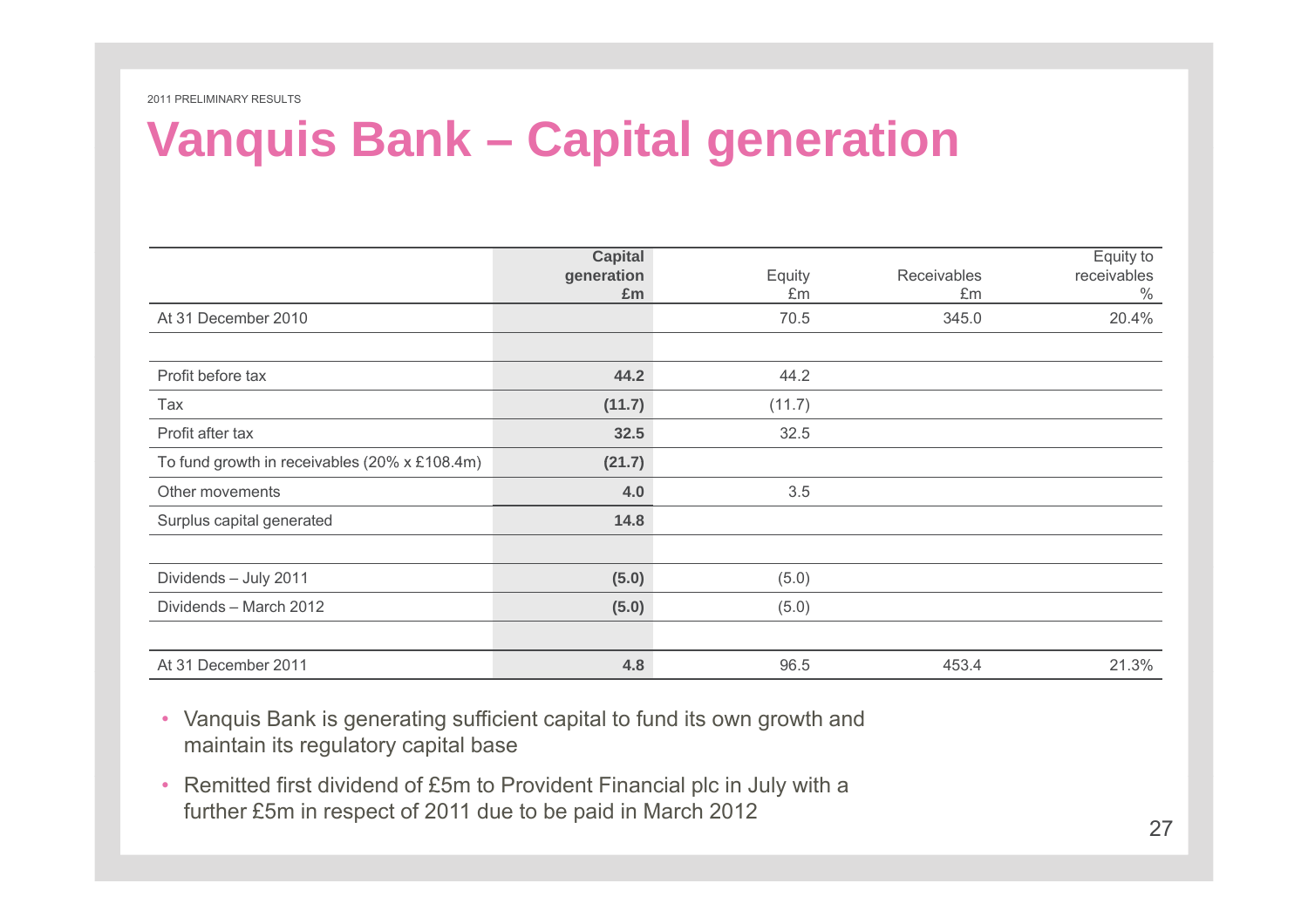#### **Dividends**

- 2011 full-year dividend of 69.0p per share (£93.2m)
- Increase of 8.7% on historical rate of 63.5p per share
	- $\rightarrow$  14% increase in 2011 EPS
	- $\rightarrow$  Exceptionally strong capital generation of £110m
	- $\rightarrow \,$  Strength of group's funding and liquidity positions
	- $\rightarrow \,$  Cover of 1.30 times versus minimum of 1.25 times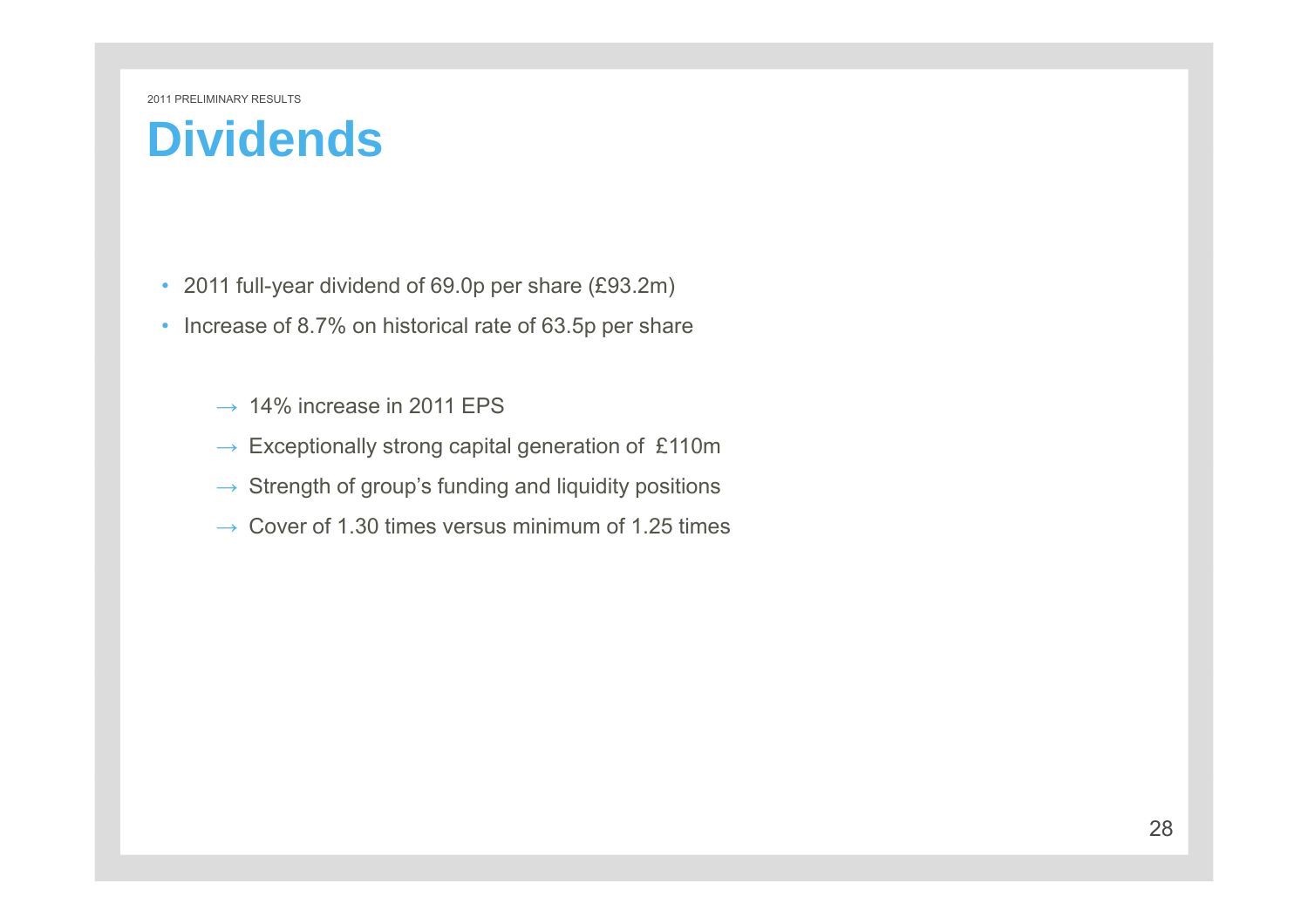# **CONSUMER CREDIT DIVISION**

Chris Gillespie – Managing Director, Consumer Credit Division

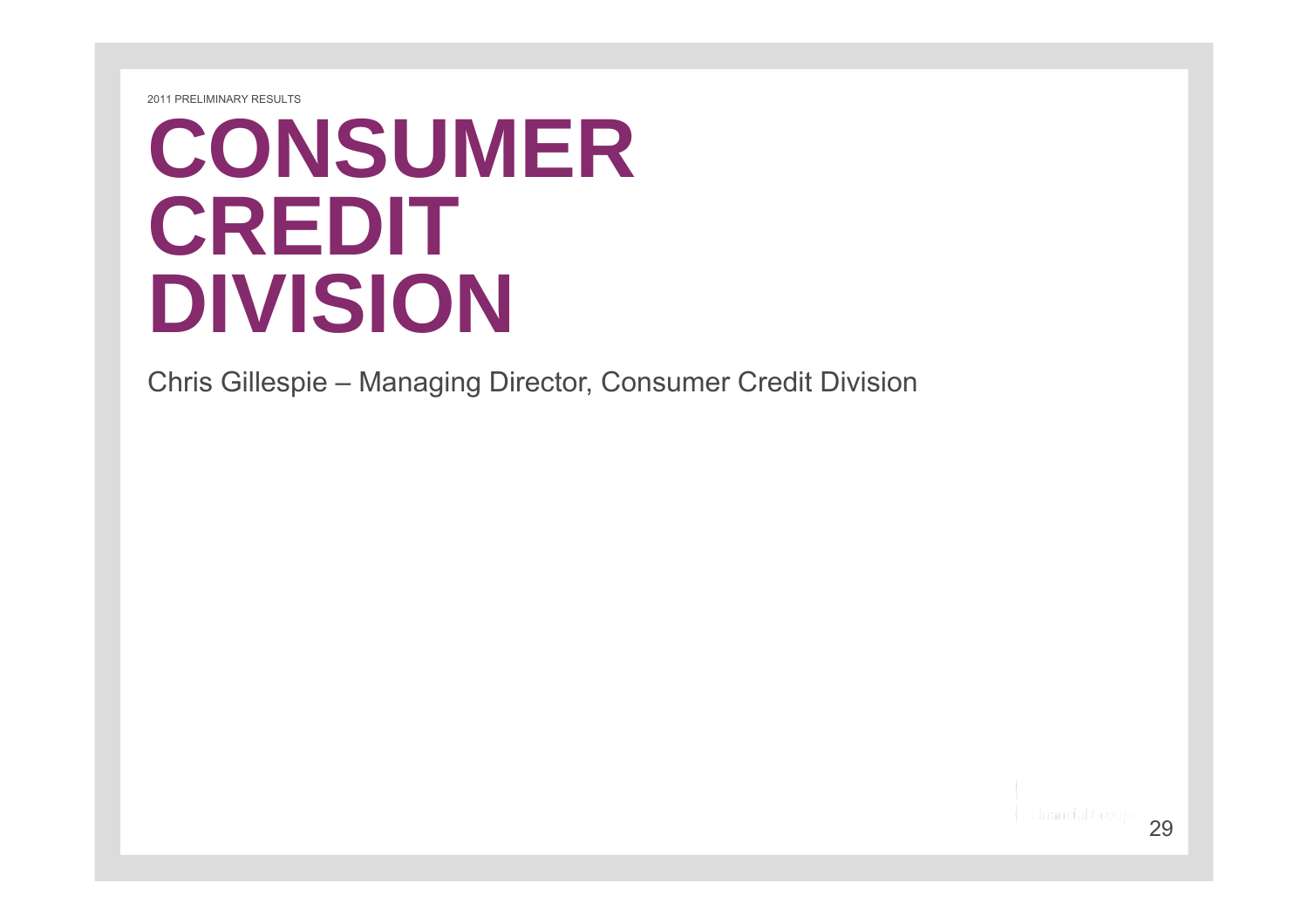# **Continuing development of CCD**

- There has been significant investment in developing the CCD business over recent years:
	- Investment in IT systems
	- Development of credit skills and decisioning
	- Creation of distribution channels and marketing capability
	- Enhancements to agents' commission scheme
	- Effectively dealt with ever increasing compliance and regulation
- From this strong platform, the business is pursuing a programme of initiatives directed at growth and business effectiveness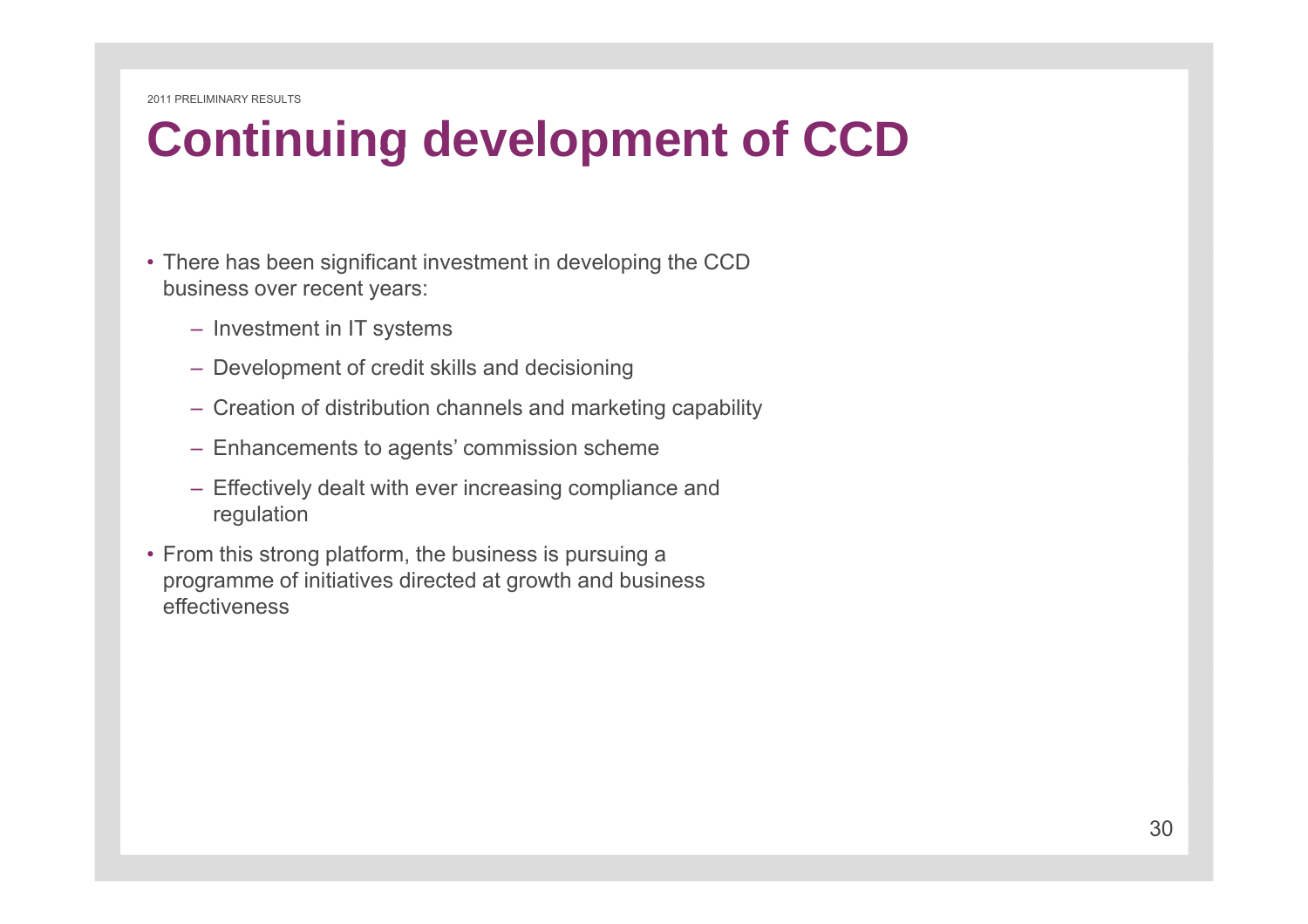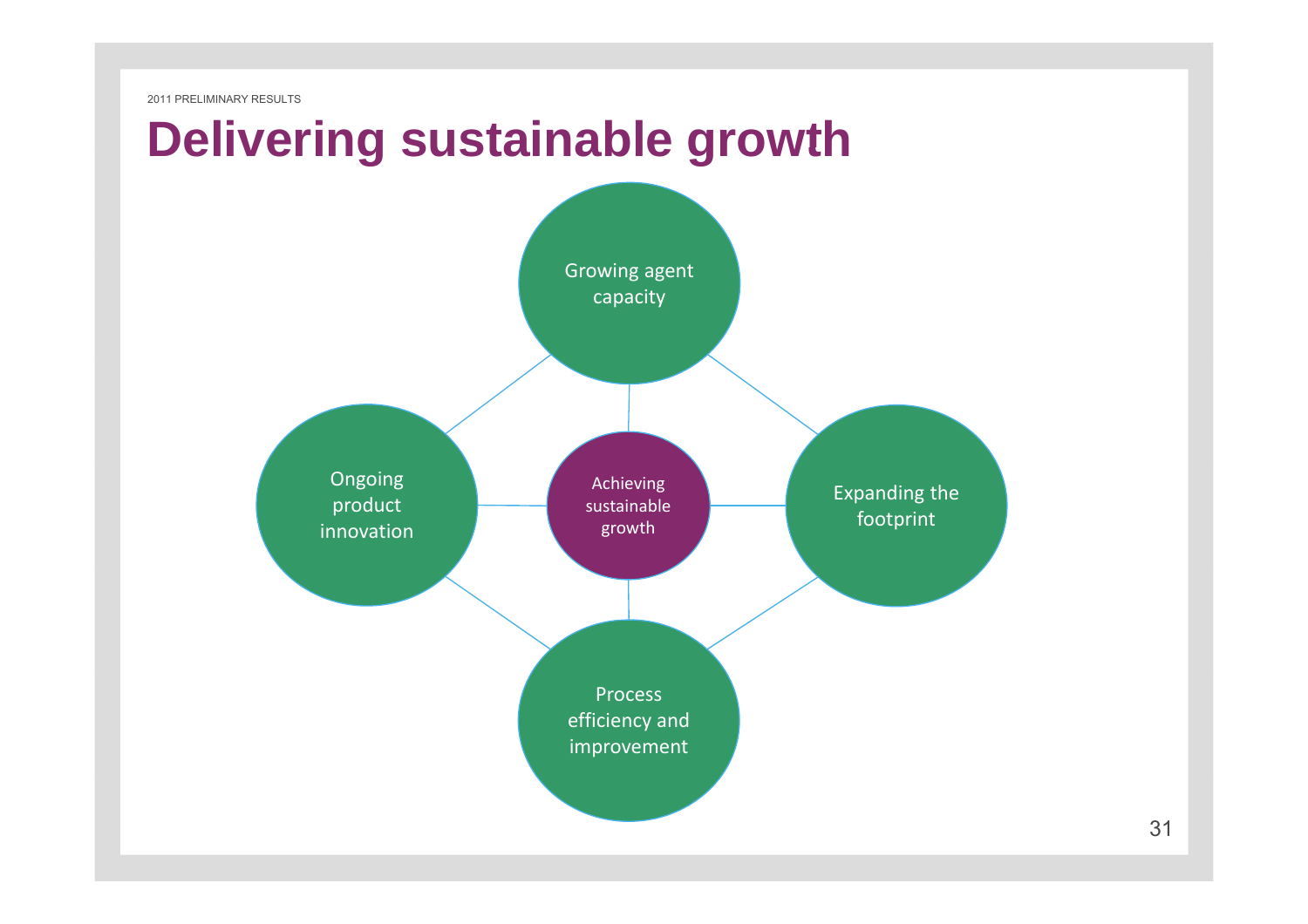## **Enhancing agent effectiveness**

• The number of agencies has been reduced and their average size increased *Agency numbers have reduced by 8% to 10,500*



#### Hiring more committed agents

- Agents who show motivation to develop their agency
- 'Breadwinners' whose agencies are their main source of income

#### Improving the agency base

• Creating more sustainable and profitable rounds for a new agent by amalgamating smaller, less profitable rounds

Growing agent capacity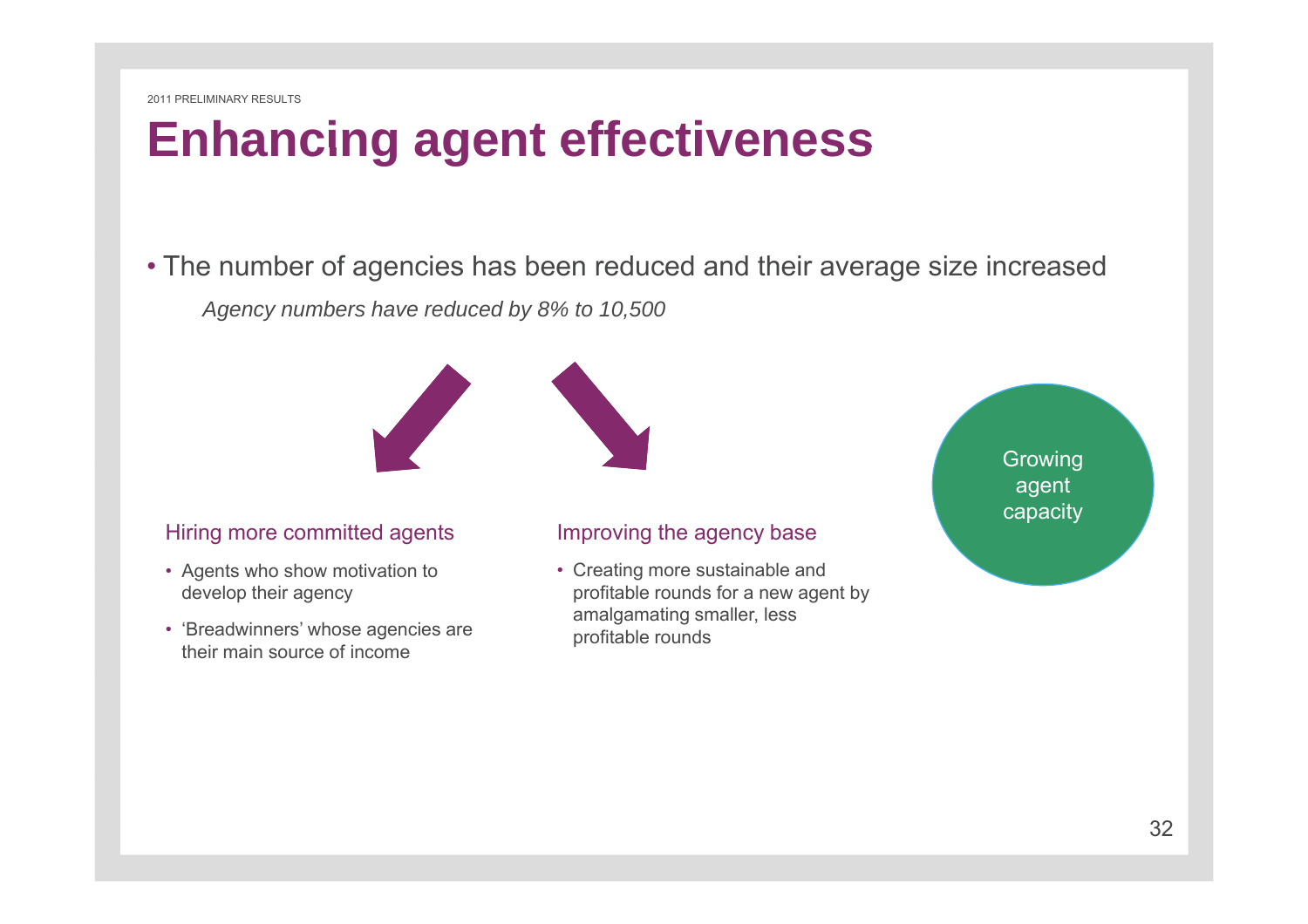# **Creating <sup>a</sup> virtuous circle**

- An agent is more likely to succeed if they are committed, have a desire for growth and are provided with a sound, profitable agency at the outset
- $\bullet$  Combination of high-quality growth and strong collections allows an agent to grow their commission earnings

*Enhanced recruitment of agents and amalgamation of*  agent rounds in 2011 and the set of the set of the set of the Growing



agent capacity

Strong collections performance and lower impairment

9% increase in average commission earned by an agent

• Proportion of customers served by agents with greater than one years service:

| $2011 - 81.2\%$ |
|-----------------|
| $2010 - 79.7\%$ |
| $2009 - 78.2\%$ |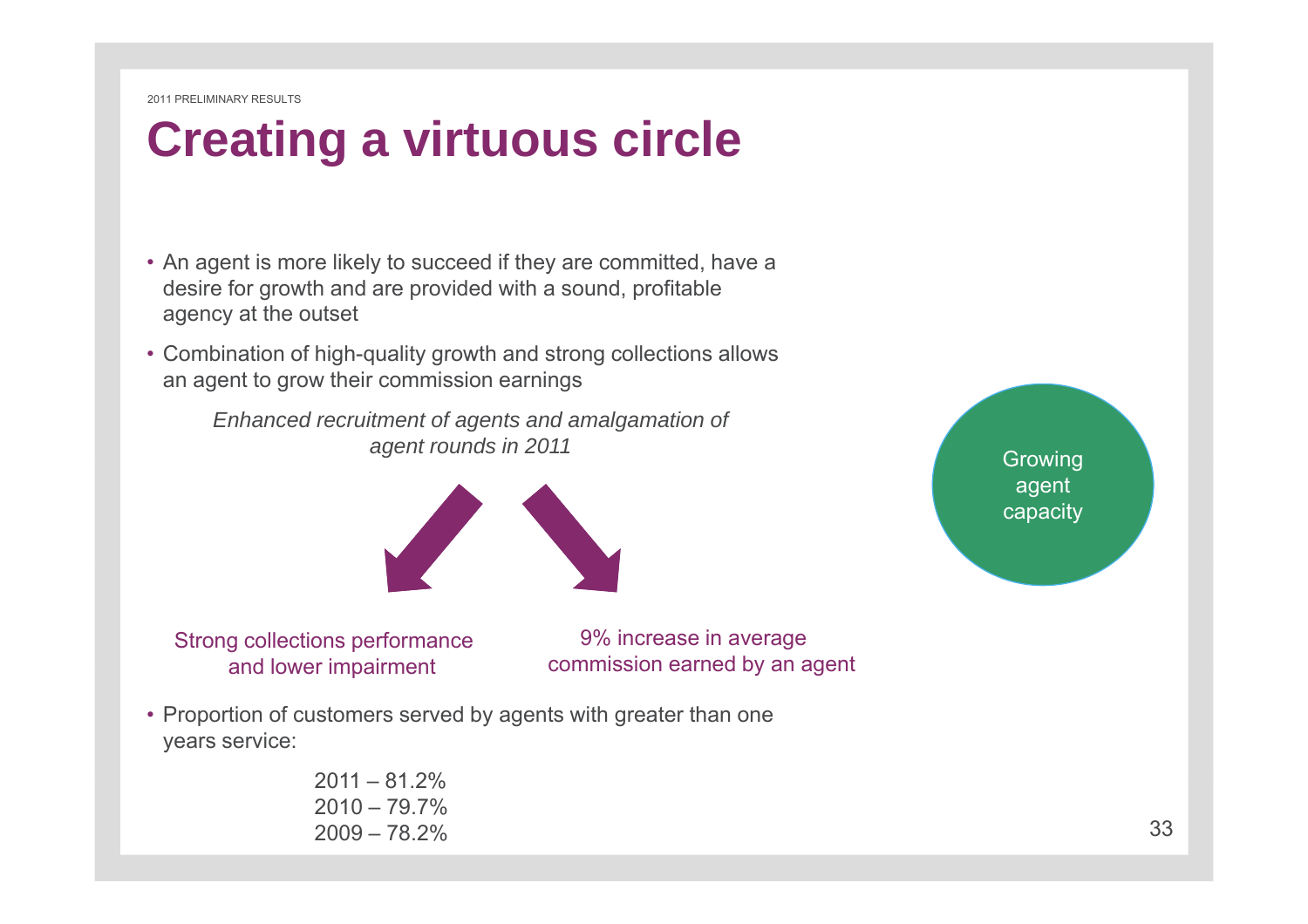## **Planning based on <sup>a</sup> deep understanding of local markets**

- Planning process builds on a deep understanding of local market dynamics
- Continuously updated through statistical analysis of data enriched by local field management knowledge
	- Customer opportunity in each location is measured using rich demographic and credit profiling
	- An assessment of local competitive landscape is made, including both traditional home credit providers and broader non-standard operating models
- Market opportunity in each location provides basis for capacity planning carried out by local field operations
- A local business plan is developed setting out clear actions to unlock growth opportunities and address potential future capacity constraints

Expanding the footprint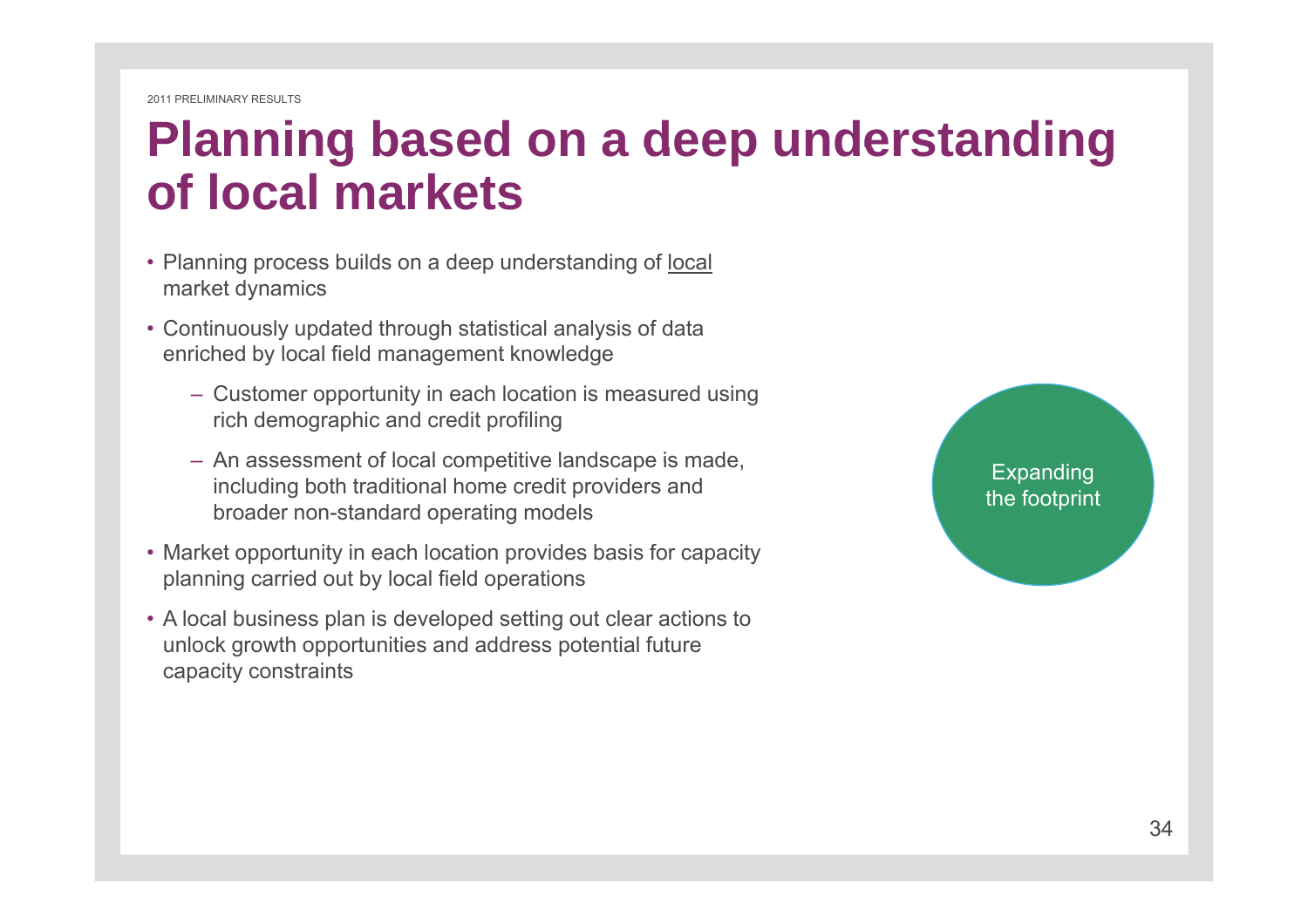# **Expanding the existing footprint**

- Home Credit has 1.8m customers compared with 1.5m in 2005
- Field resources operate through 237 management centres covering over 400 branches
- Efficiency-led amalgamations in 1990s led to a number of smaller stand-alone locations in medium-sized provincial towns being run remotely from a management centre
- In some of these secondary towns, Home Credit should be bigger than it is:
	- Some examples where focus has been reduced due to distance from management centre
	- Locations often underserved by competitors
- Secondary towns such as these represent sustainable market growth opportunities for Home Credit

#### **Expanding** the footprint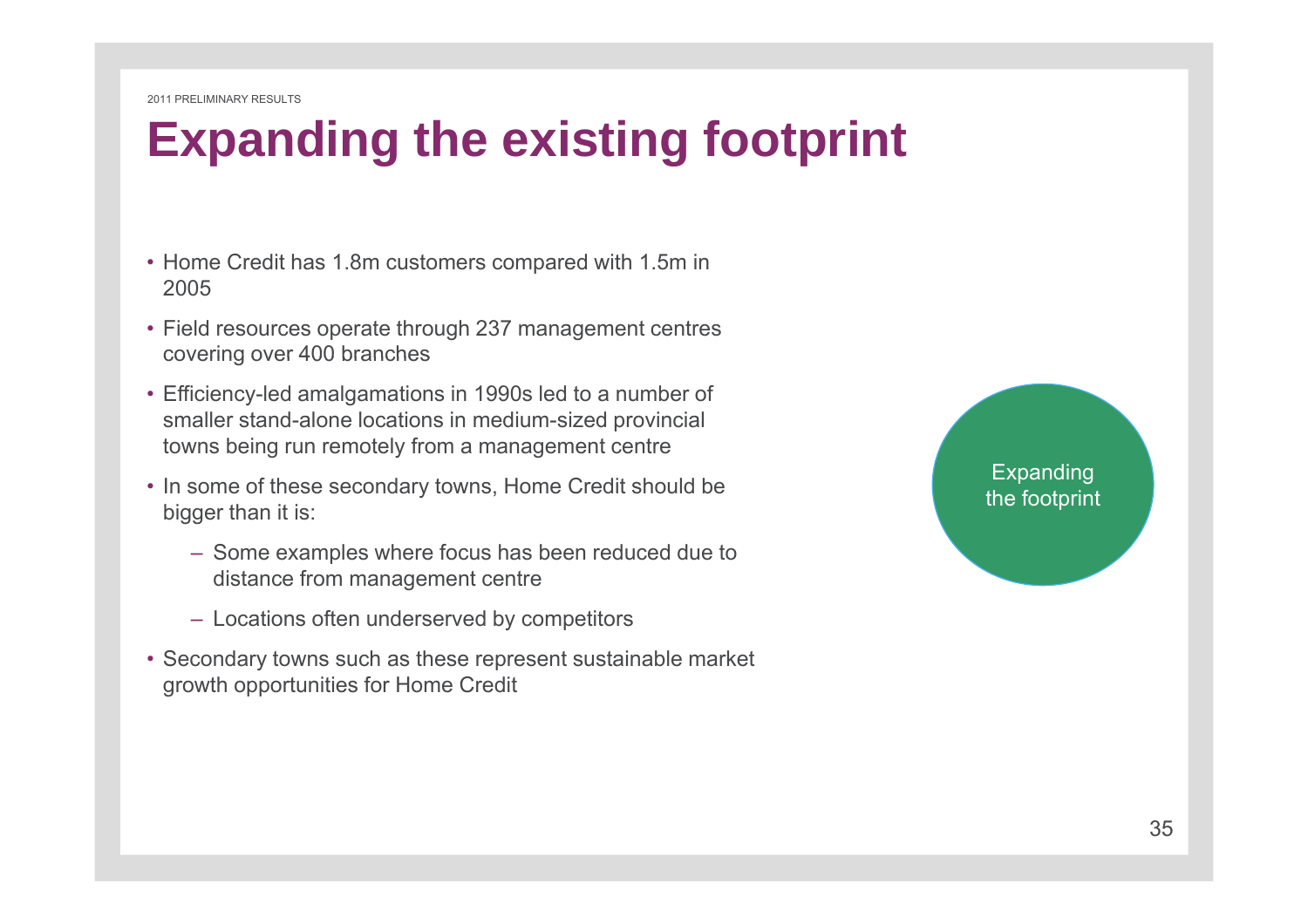## **Case study – Stafford**

- In mid-2011 Stafford was opened as a pilot
- Background:
	- Stafford was merged into Stoke in 1992 and more recently moved from Stoke to Telford
	- Became a lower priority for local management team
	- Slowly declining customer base of less than 1,000 at start of 2011
- Business plan:
	- Analysis of potential demand and local competitor landscape led to implementation of a plan to achieve a sustainable, growing business and a medium-term target of nearer 4,000 customers
	- High potential Area Manager appointed with clearly defined short and medium-term volume and quality milestones
	- Agent recruitment targeted at candidates with strong commitment to growing a profitable agency
	- Stand-alone branch opened at low incremental cost
	- Strong customer growth and collections will deliver break even within 12 months
- Opened five further branches in 2011 with potential for similar number of openings in 2012 36

#### Expanding the footprint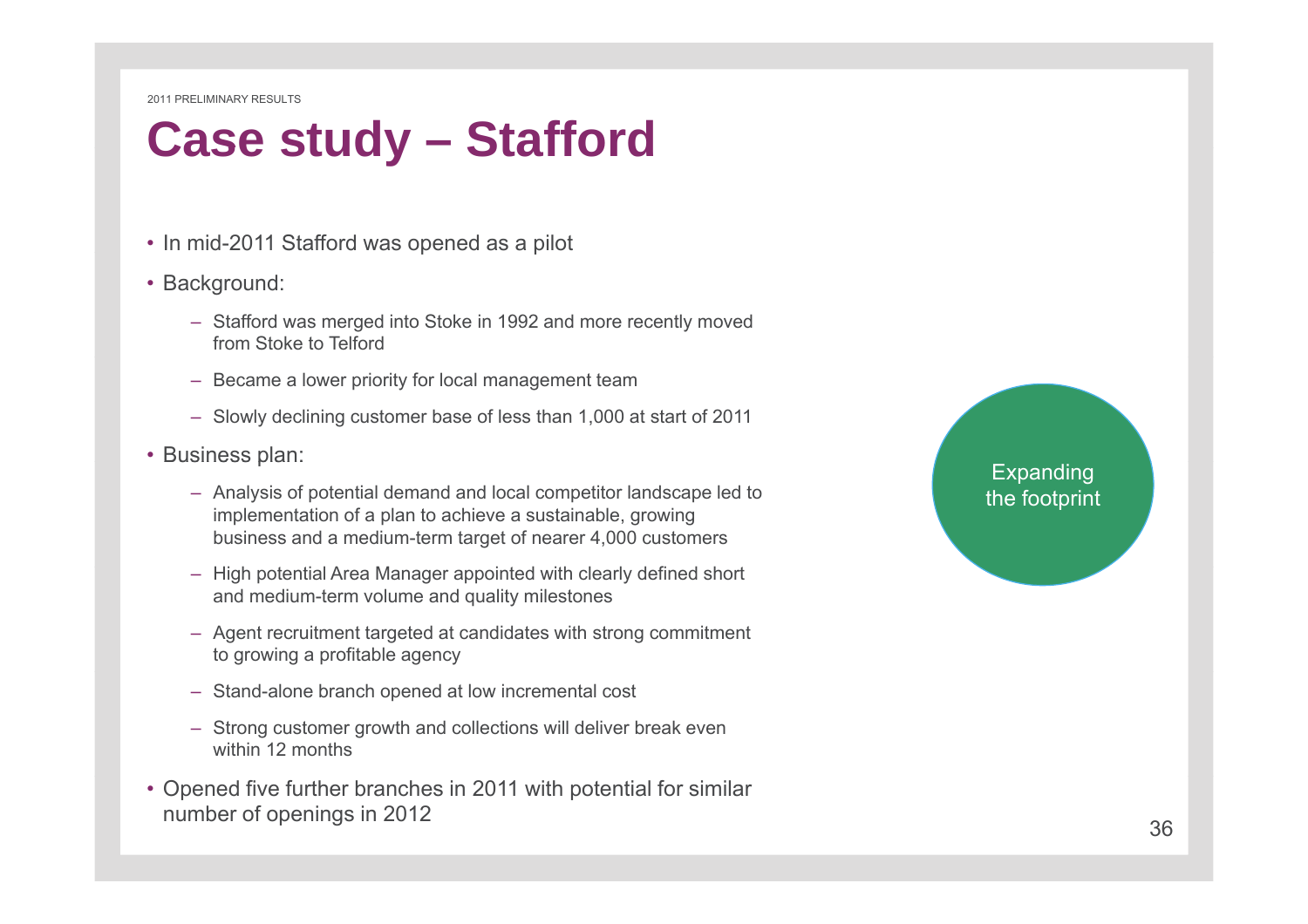#### **Process efficiency and improvement**

- A continuous focus on achieving systems and process improvements/efficiencies in order to:
	- Reduce time taken to issue credit and release further capacity for growth
	- Reduce reliance on less efficient manual processes and form filling
	- Embed changing and increasing compliance **The Contract of Contract Process** requirements within the business (e.g. roll-out of EU Consumer Credit Directive requirements in early 2011)

efficiency and improvement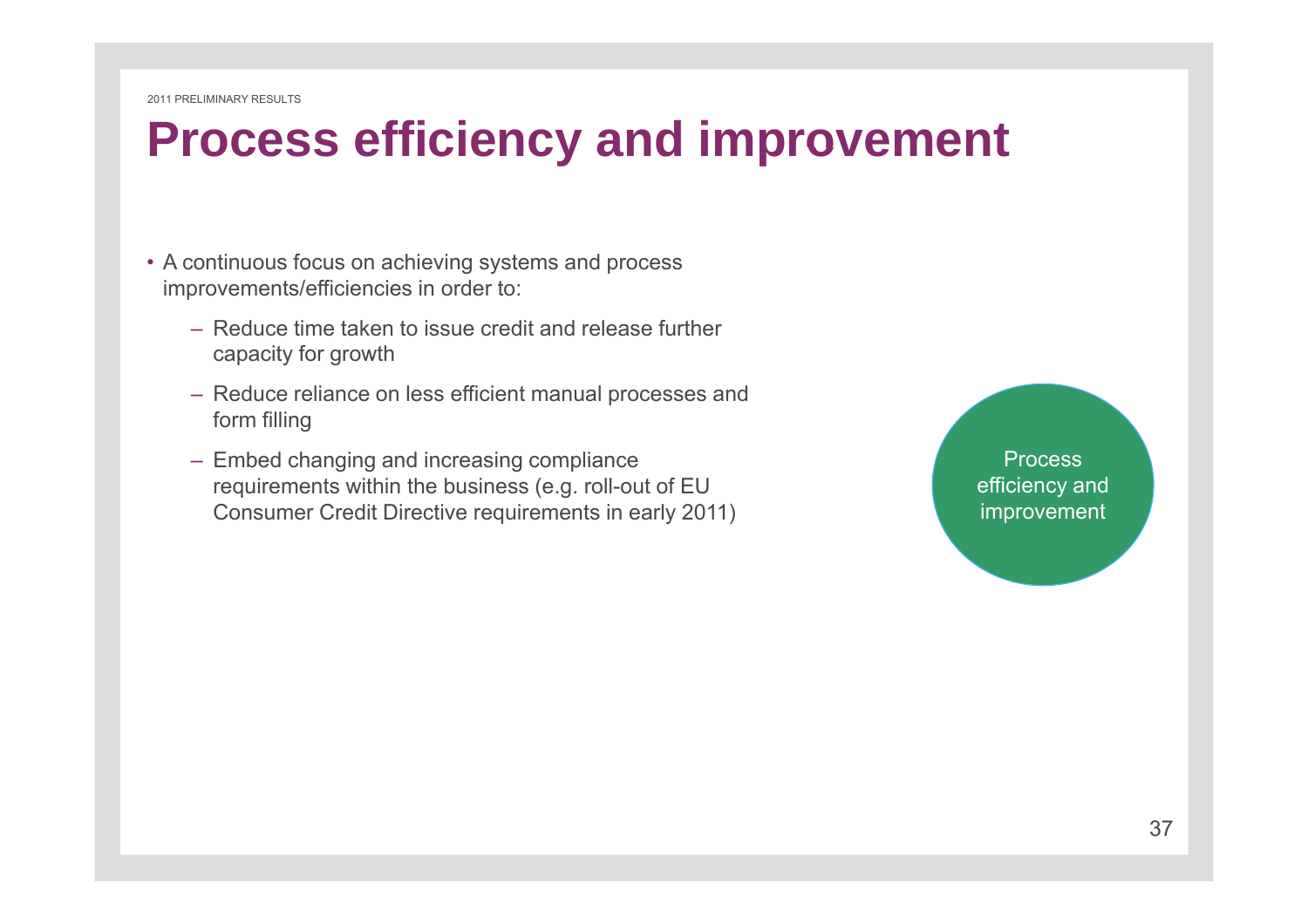## **Product innovation to underpin customer Product satisfaction and growth**

- Current initiatives include:
	- Using cards rather than cheques in core customer and agent processes, including the launch of a reloadable Moneycard
	- Building on success of Shopportunity proposition including introducing further retailer discounts to give something back to best customers
	- Testing new Home Credit payment methods (e.g. accepting debit card payments from some low risk customers)
	- Ongoing development of internet functionality for customers:
		- $\blacksquare$  70% of customers are active internet users
		- 54% of new customer leads come via the internet
		- 16% of web leads now coming through smartphones
		- Recently launched a new mobile website

Ongoing product innovation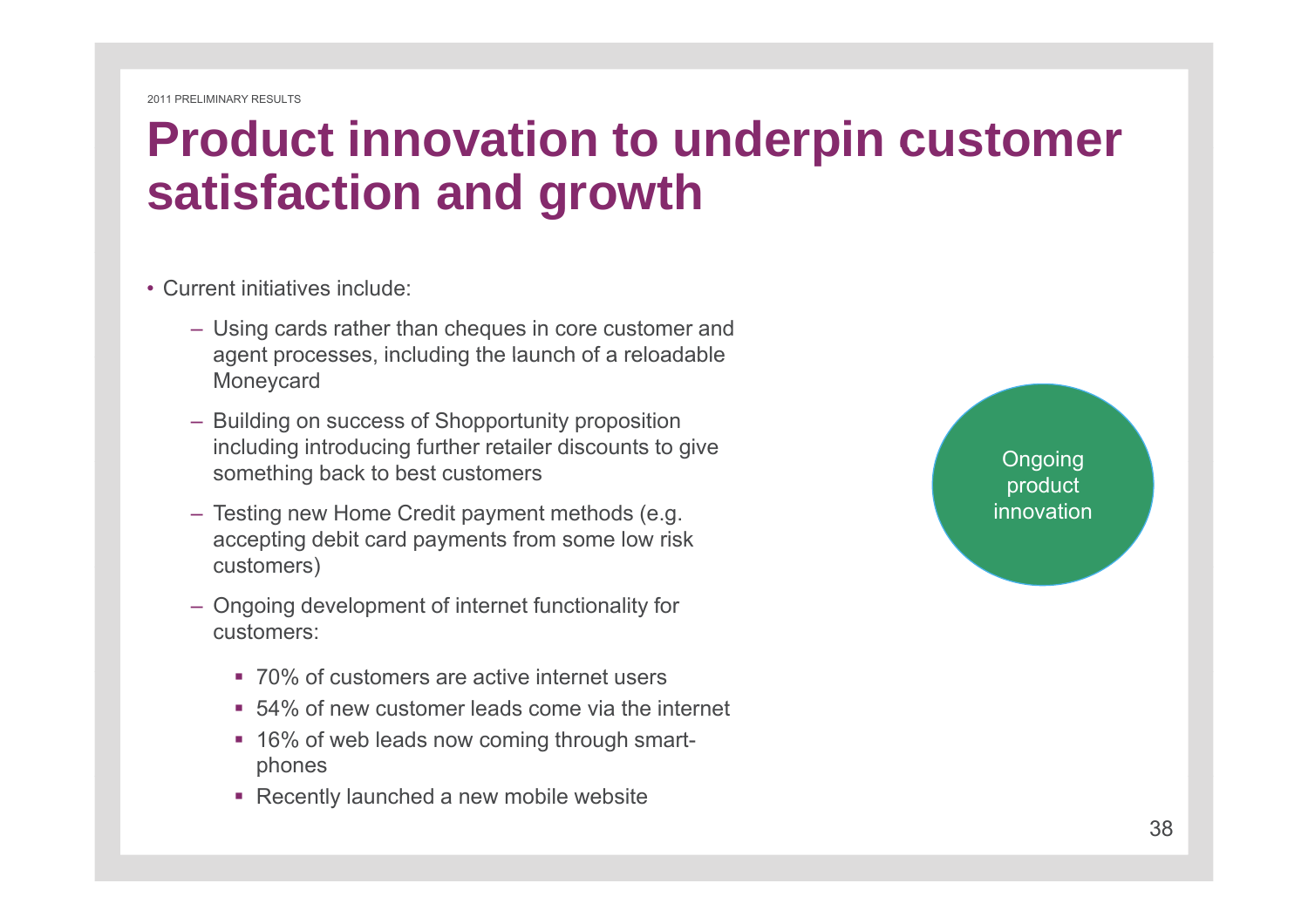## **Delivering sustainable growth**



- Remain primarily focussed on quality of receivables book through difficult economic conditions………
- …….whilst pursuing opportunities to grow the business and increase effectiveness
- Ongoing initiatives will leave the business better placed to deliver sustainable growth as economic conditions improve and customer sentiment returns  $39$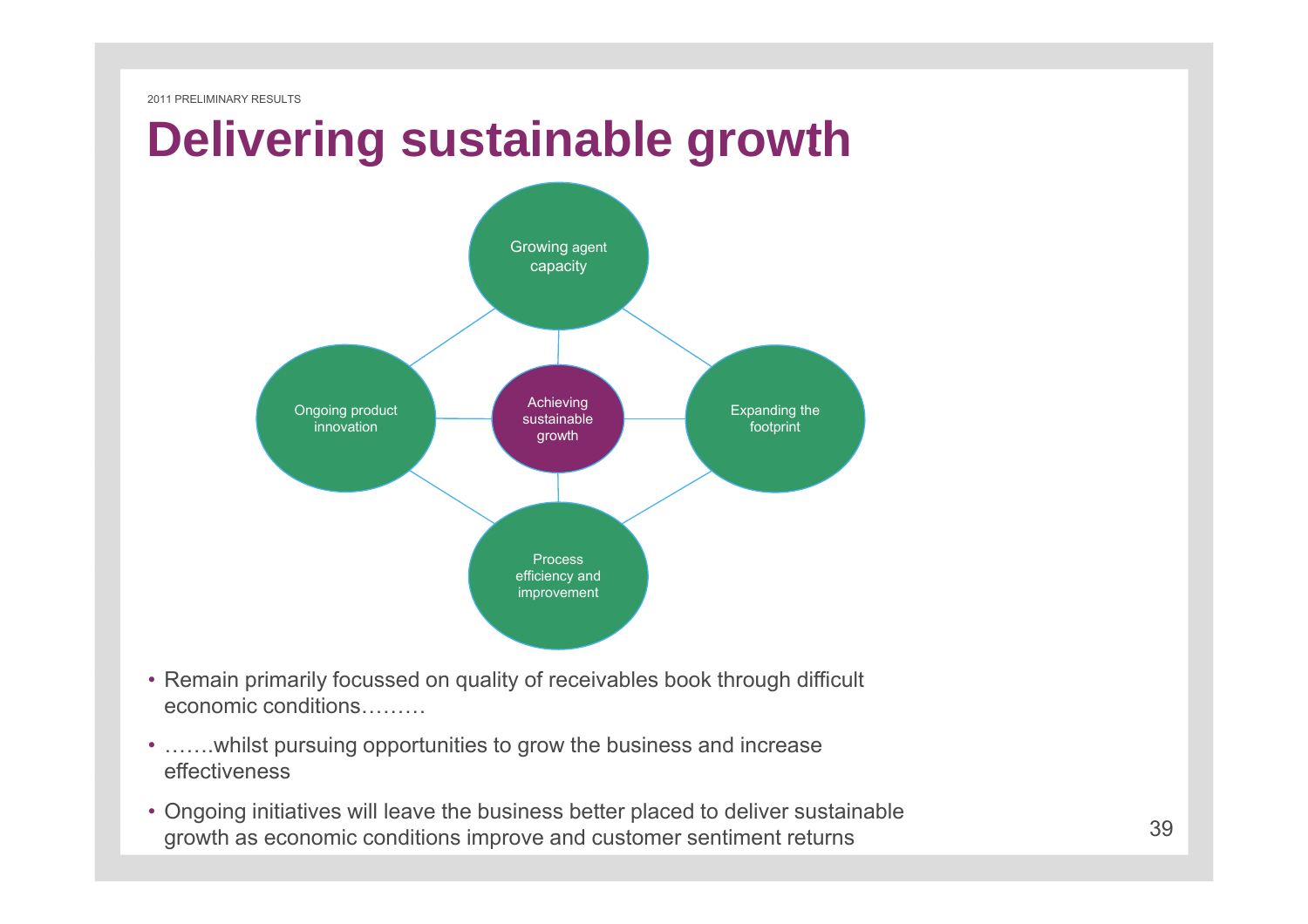# **REGULATION ANDOUTLOOK**

Peter Crook– Chief Executive

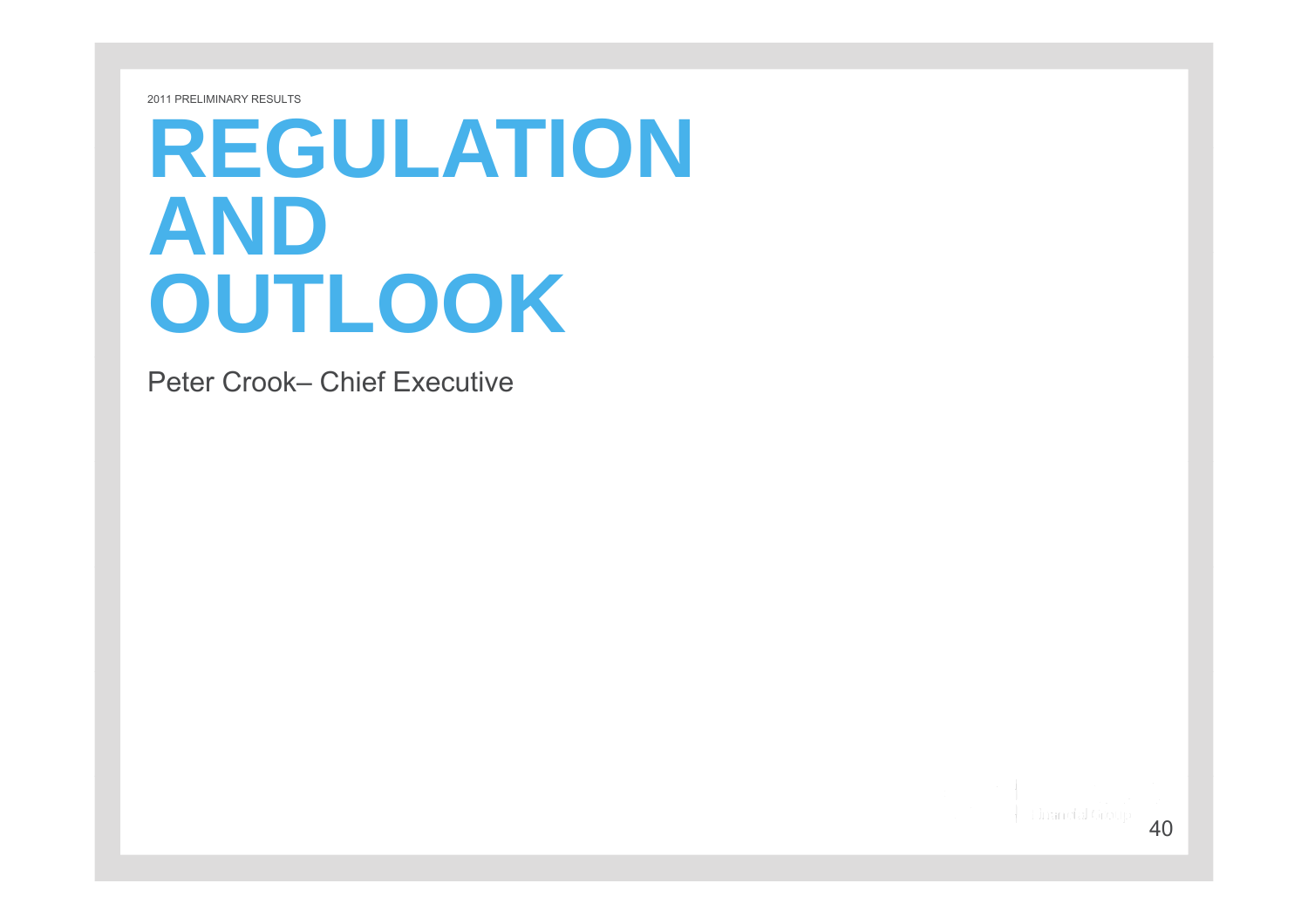#### **Regulatory update**

- Implemented relevant parts of Irresponsible Lending Guidance for Creditors and the EU Directive on Consumer Credit by February 2011
- On 1 November 2011, FSA and OFT issued a joint consultation on proposed guidance in relation to payment protection products
	- $-$  Builds on high level guidance from FSA and reaffirms previous OFT guidance
	- Covers both insurance products (FSA regulated) and non-insurance products (generally OFT regulated) such as ROP product at Vanquis Bank
	- Final guidance expected in summer 2012
- On 21 November, Government published its response to HMT/BIS review of consumer credit and personal insolvency
	- Bristol University's Personal Finance Research Centre appointed to carry out research into impact of introducing a variable cap on total cost of credit
	- Update expected in spring 2012 and findings due summer 2012
- On 27 January 2012, Government published draft Financial Services Bill enabling creation of new regulatory architecture for financial services and transfer of responsibility for regulating consumer credit from OFT to FCA 41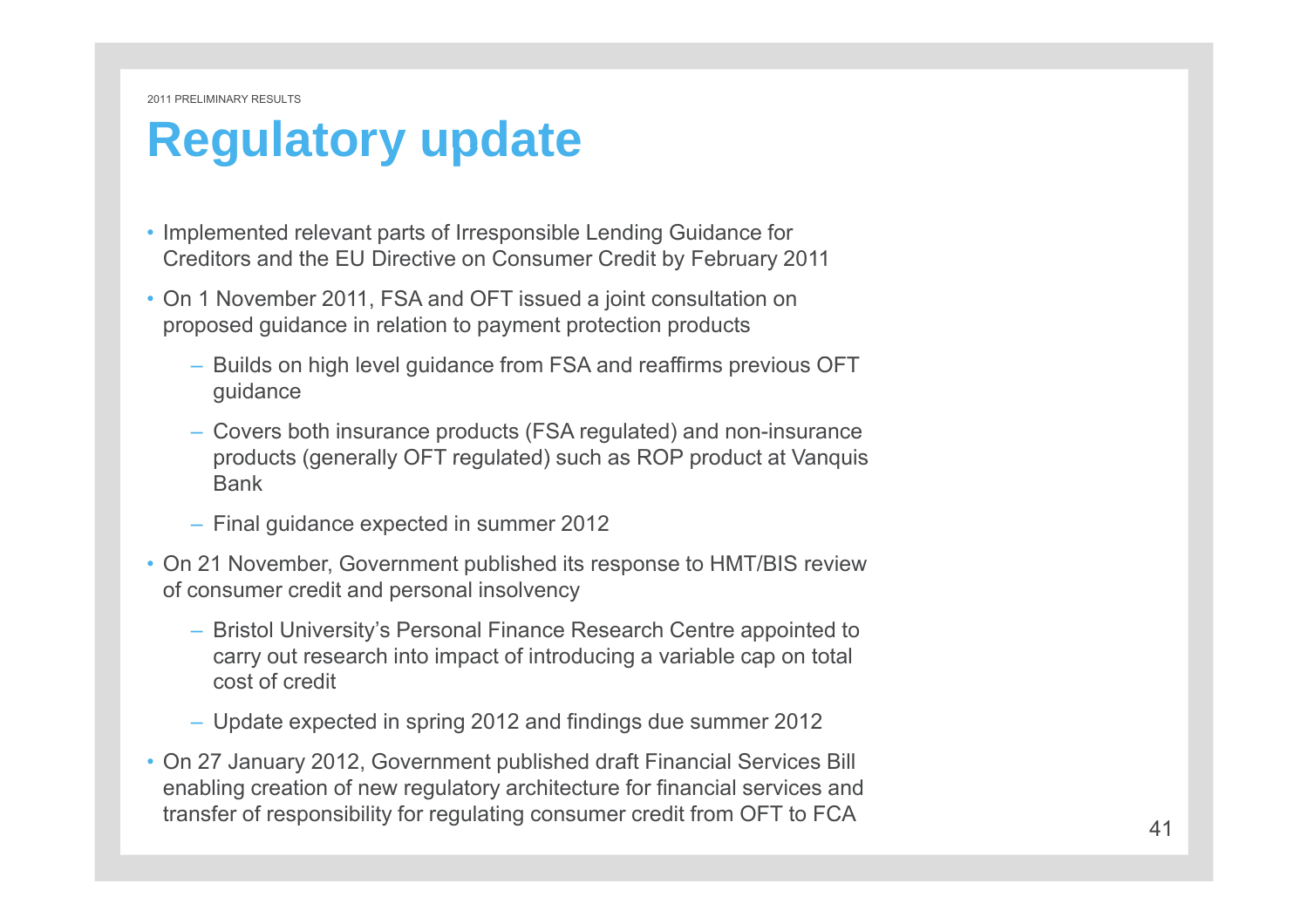#### **Outlook**

- Both businesses enter 2012 with benefit of very sound credit quality
- Credit standards will remain unchanged whilst pressure on customers' disposable incomes continues in an employment market that is displaying some weakness
- Group's funding position is extremely robust with renewal of core syndicated bank facility and Vanquis Bank's deposits programme providing headroom to meet all contractual debt maturities and execute in full on growth plans into 2015
- Focus in 2012 is to maintain tight credit standards whilst:
	- Developing opportunities for growth and greater operational effectiveness in CCD
	- Continuing to invest heavily in customer acquisition programme in Vanquis Bank
- First two months of 2012 has seen a robust collections performance in CCD and continued strong performance from Vanquis Bank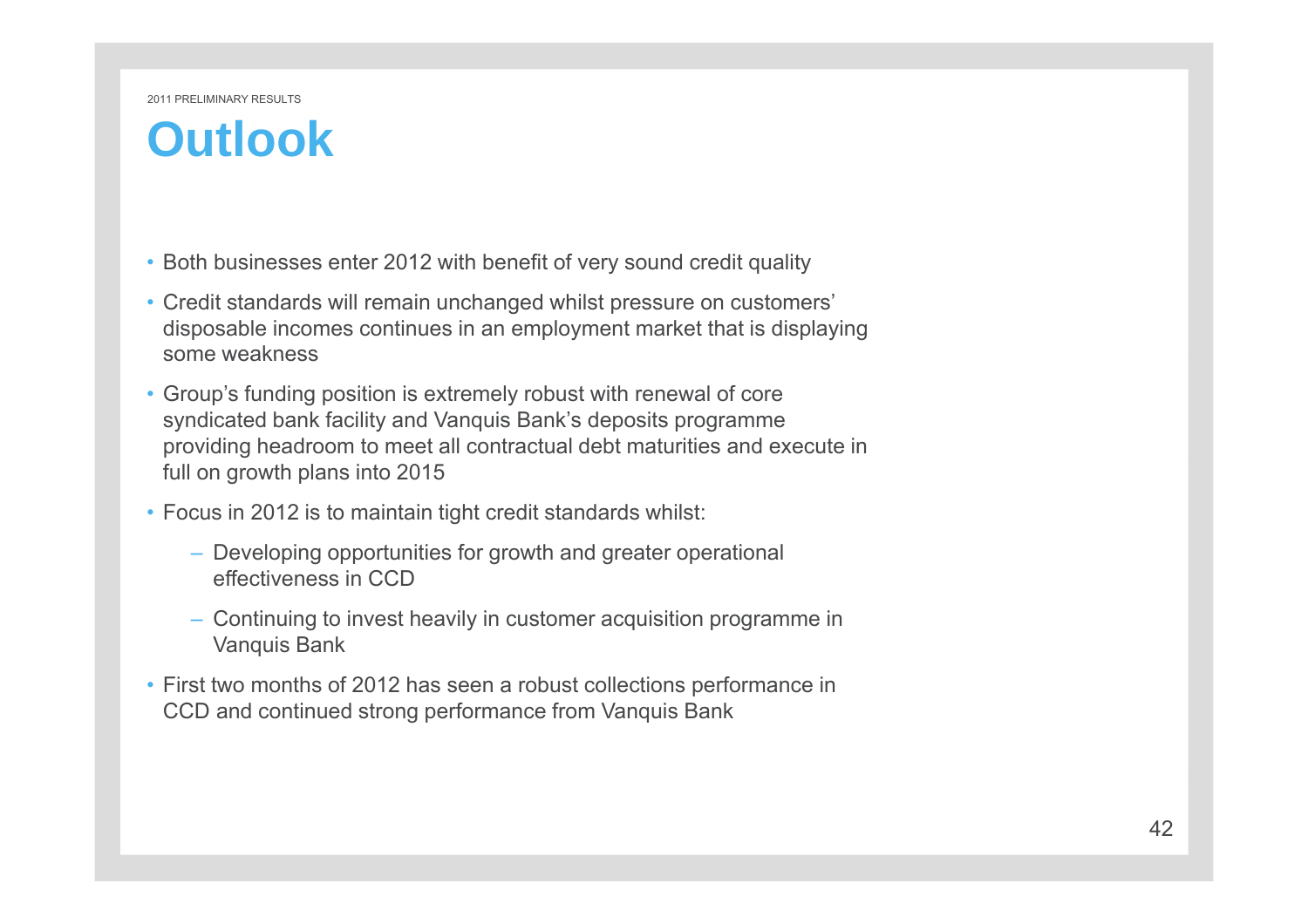#### **Investment case – Vanquis Bank potential**

- Vanquis Bank has the potential to accrue significant value for shareholders
- Strong investment in developing the customer base:
	- Should support continuing receivables growth at <sup>a</sup> similar level to recent years (c.£75m-£100m p.a.)
	- Whilst maintaining tight underwriting and a post-tax ROE of 30-35%
- We believe that Vanquis Bank has the potential for:
	- 1.0 to 1.2 million customers with
	- An average balance of between £800-£1,000
	- Generating £1bn of receivables
	- Development of further revenue streams
- Progress will be dictated by:
	- Economic conditions
	- Emergence of competition
	- Maintaining targeted return on equity of at least 30%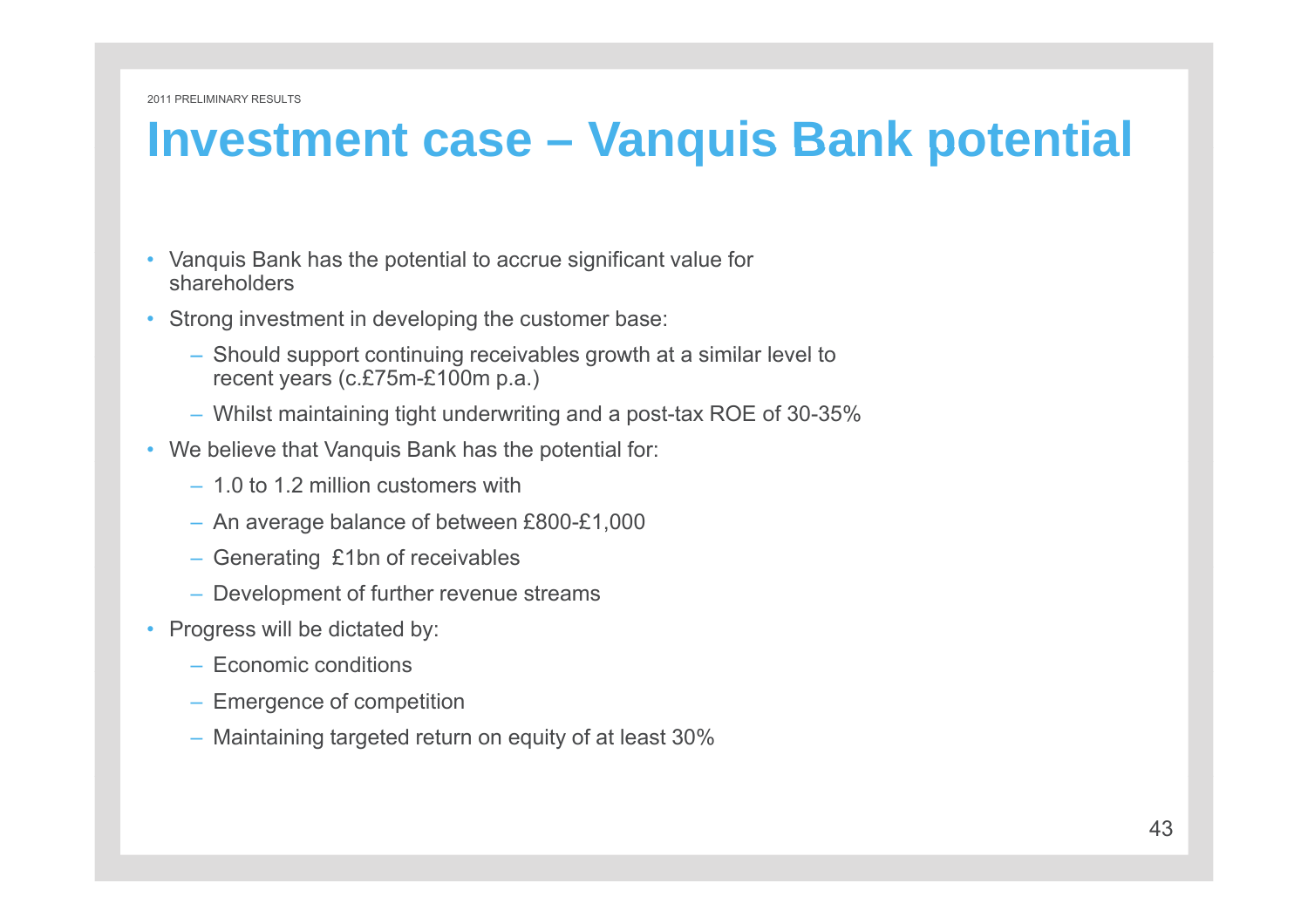#### **Investment case – Group**

- Non-standard credit market will remain the domain of specialists
- An attractive business model:
	- Home Credit business with opportunities for growth
		- **Growing agent capacity**
		- **Expanding the footprint**
	- Strong, profitable and capital generative growth in Vanquis Bank
- Resilient to current market conditions and regulatory environment
- High ROE businesses which are very capital generative
	- Supports a high and sustainable distribution policy
- Strong balance sheet and prudent funding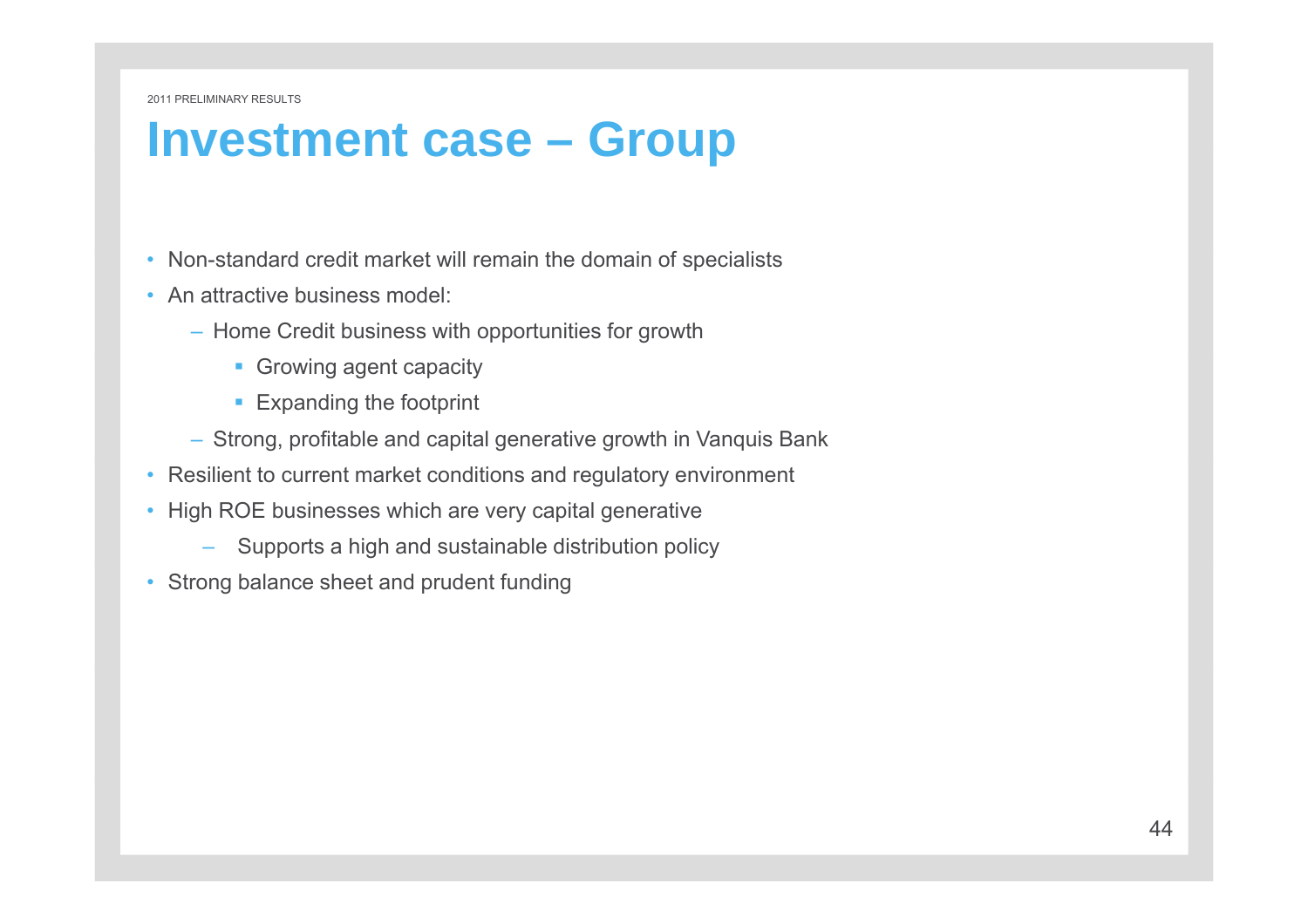